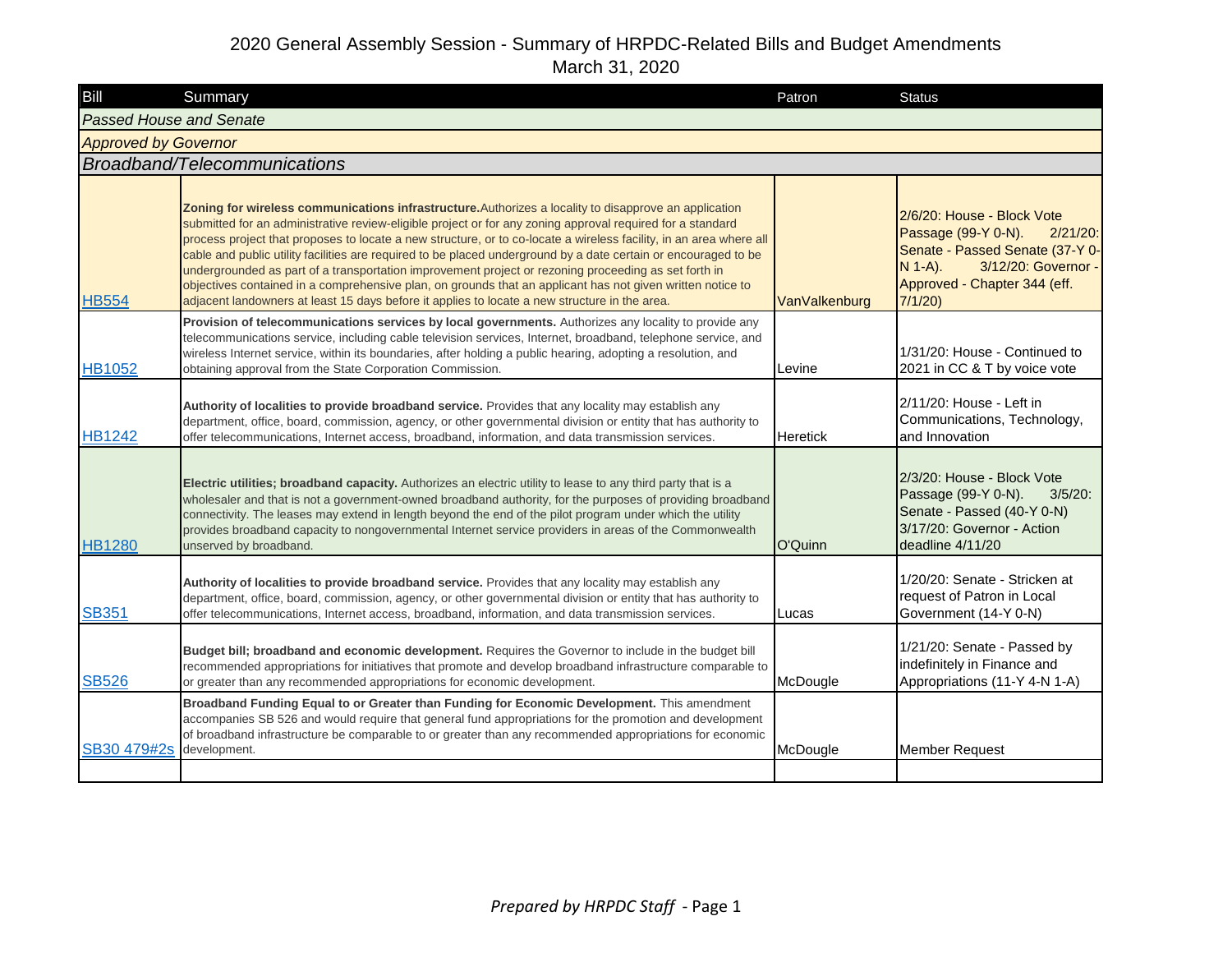| Bill          | Summary                                                                                                                                                                                                                                                                                                                                                                                                                                                                                                                                                                                                                                                                                                                                                                                                                                                                                                                                                                                                                                                                                                                                                    | Patron          | <b>Status</b>                                                                                                                                                                                                                         |
|---------------|------------------------------------------------------------------------------------------------------------------------------------------------------------------------------------------------------------------------------------------------------------------------------------------------------------------------------------------------------------------------------------------------------------------------------------------------------------------------------------------------------------------------------------------------------------------------------------------------------------------------------------------------------------------------------------------------------------------------------------------------------------------------------------------------------------------------------------------------------------------------------------------------------------------------------------------------------------------------------------------------------------------------------------------------------------------------------------------------------------------------------------------------------------|-----------------|---------------------------------------------------------------------------------------------------------------------------------------------------------------------------------------------------------------------------------------|
|               | <b>Economic Development</b>                                                                                                                                                                                                                                                                                                                                                                                                                                                                                                                                                                                                                                                                                                                                                                                                                                                                                                                                                                                                                                                                                                                                |                 |                                                                                                                                                                                                                                       |
| <b>HB491</b>  | Department of Agriculture and Consumer Services; industrial hemp industry working group;<br>report. Directs the Department of Agriculture and Consumer Services to convene a working group to assess<br>the opportunities for development and manufacturing in the industrial hemp industry. The Department shall<br>report the analysis of the working group by November 30, 2020, to the Chairmen of the House Committee on<br>Agriculture, Chesapeake and Natural Resources and the Senate Committee on Agriculture, Conservation and<br><b>Natural Resources.</b>                                                                                                                                                                                                                                                                                                                                                                                                                                                                                                                                                                                      | <b>Marshall</b> | 2/4/20: House - Block Vote<br>Passage (99-Y 0-N).<br>$3/2/20$ :<br>Senate - Passed with<br>amendments (36-Y 0-N).<br>3/2/20: House - VOTE: Adoption<br>(99-Y 0-N).<br>$3/12/20$ :<br>Governor - Action deadline<br>4/11/20            |
| <b>HB957</b>  | Virginia Cyber Initiative Act. Directs the Virginia Information Technologies Agency to work with public and<br>private institutions of higher education, state agencies, and businesses in the Commonwealth to develop a<br>cyber alliance, to be known as the Virginia Cyber Initiative, to reduce cyber risks and encourage economic<br>development in the cybersecurity field.                                                                                                                                                                                                                                                                                                                                                                                                                                                                                                                                                                                                                                                                                                                                                                          | Ayala           | 2/11/20: House - Left in<br>Appropriations                                                                                                                                                                                            |
| <b>HB1017</b> | Research and development in the Commonwealth. Creates the Commonwealth of Virginia Innovation<br>Partnership Authority (the Authority) to oversee and support research, development, and commercialization,<br>as well as related investment and seed-stage funding, in the Commonwealth. Existing grant, loan, and<br>investment funds currently administered by the Innovation and Entrepreneurship Investment Authority and the<br>Virginia Research Investment Committee, repealed under the bill, would be consolidated under the Authority,<br>and the Authority would be responsible for developing an Innovation Index for the Commonwealth. The bill<br>contains technical amendments.                                                                                                                                                                                                                                                                                                                                                                                                                                                            | Sickles         | 2/10/20: House - VOTE:<br>Passage (94-Y 5-N).<br>$2/28/20$ :<br>Senate - Passed with substitute<br>(37-Y 0-N).<br>$3/7/20$ :<br>Conference report agreed to by<br>House and Senate.<br>3/20/20: Governor - Action<br>deadline 4/11/20 |
| <b>HB1102</b> | Hampton Roads Regional Arena Authority created; financing of a Hampton Roads arena and<br>facility. Creates the Hampton Roads Regional Arena Authority and grants it certain powers relating to<br>construction of an arena and facility. Among those powers is the authority to (i) issue bonds to construct the<br>arena and facility, (ii) receive state sales and use tax revenue that is attributable to the arena and facility, (iii)<br>use such revenue to repay such bonds, and (iv) distribute any excess revenue to any Hampton Roads locality<br>that elects to contribute to the financing of the construction of an arena and facility. The bill provides that the<br>Authority's entitlement to state sales and use tax revenue will expire on the earlier of the maturity date of any<br>bonds it issues related to constructing the arena and facility or July 1, 2060. The powers granted by the bill to<br>the Authority are similar to those granted to the City of Virginia Beach with respect to a sports or<br>entertainment project. The bill repeals existing provisions related to a Hampton Roads Sports Facility<br>Authority. | <b>Miyares</b>  | 2/10/20: House - VOTE:<br>Passage (59-Y 38-N).<br>2/26/20: Senate - Passed with<br>substitute (36-Y 3-N 1-A).<br>2/26/20: Substitute agreed to by<br>House (60-Y 32-N).<br>$3/12/20$ :<br>Governor - Action deadline<br>4/11/20       |
| <b>HB1597</b> | GO Virginia grants; matching funds. Allows a locality to use funds awarded from the Tobacco Region<br>Revitalization Commission as matching funds for a GO Virginia grant award. No other state funds are<br>authorized to be used as a source of matching funds. The provisions of the bill sunset on July 1, 2021.                                                                                                                                                                                                                                                                                                                                                                                                                                                                                                                                                                                                                                                                                                                                                                                                                                       | Wampler         | 1/31/20: House - Vote: Passage<br>2/21/20: Senate<br>$(93-Y 6-N)$ .<br>Passed Senate with amendment<br>$(31-Y 6-N).$<br>2/26/20: House - Adoption (88-Y<br>$3/12/20$ :<br>$8-N$ )<br>Governor - Action deadline<br>4/11/20            |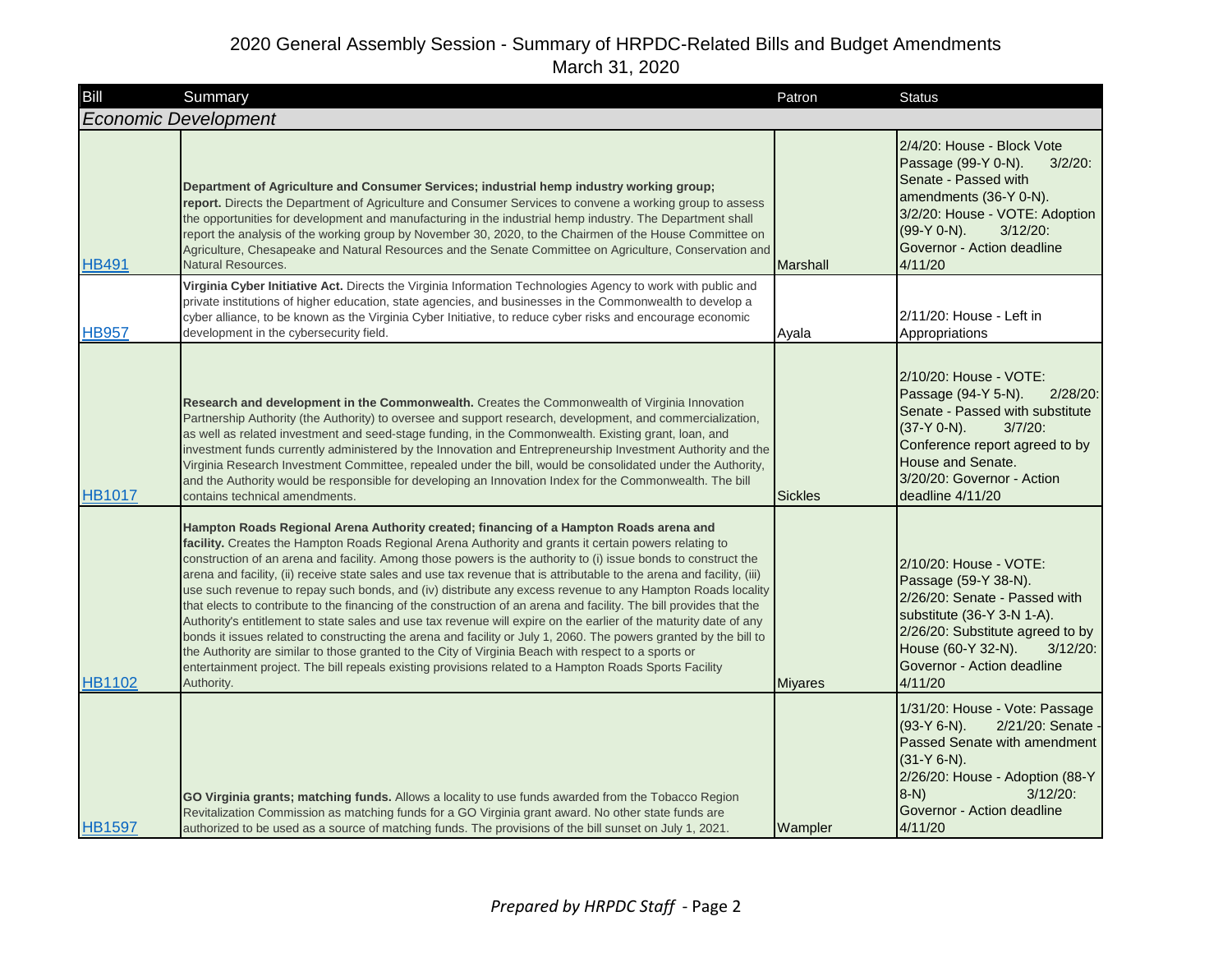| Bill                    | Summary                                                                                                                                                                                                                                                                                                                                                                                                                                                                                                                                                                                                                                                                                                                                                      | Patron        | <b>Status</b>                                                                                                                                                                                                                              |
|-------------------------|--------------------------------------------------------------------------------------------------------------------------------------------------------------------------------------------------------------------------------------------------------------------------------------------------------------------------------------------------------------------------------------------------------------------------------------------------------------------------------------------------------------------------------------------------------------------------------------------------------------------------------------------------------------------------------------------------------------------------------------------------------------|---------------|--------------------------------------------------------------------------------------------------------------------------------------------------------------------------------------------------------------------------------------------|
| <b>SB576</b>            | Research and development in the Commonwealth. Creates the Commonwealth of Virginia Innovation<br>Partnership Authority (the Authority) to oversee and support research, development, and commercialization,<br>resulting in the creation of new jobs and company formation, as well as related investment and seed-stage<br>funding, in the Commonwealth. Existing grant, loan, and investment funds currently administered by the<br>Innovation and Entrepreneurship Investment Authority and the Virginia Research Investment Committee,<br>repealed under the bill, would be consolidated under the Authority, and the Authority would be responsible for<br>developing an Innovation Index for the Commonwealth. The bill contains technical amendments. | <b>Howell</b> | 2/6/20: Senate - Read third time<br>and passed (40-Y 0-N) 2/26/20:<br>House - VOTE: Passage with<br>substitute (95-Y 4-N).<br>3/8/20: Conference report<br>agreed to by House and Senate<br>3/20/20: Governor - Action<br>deadline 4/11/20 |
| <b>SB639</b>            | Virginia Growth and Opportunity Fund; regional grant awards. Requires that at least 25 percent of grants<br>received by a region from the Virginia Growth and Opportunity Fund be used to support the creation of jobs in<br>qualified opportunity zones in the region.                                                                                                                                                                                                                                                                                                                                                                                                                                                                                      | Surovell      | 1/28/20: Senate - Passed by<br>indefinitely in Finance and<br>Appropriations (11-Y 5-N)                                                                                                                                                    |
| HB30 92#2h              | Virginia Cyber Initiative. This amendment provides \$750,000 in each year from the general fund pursuant to<br>the passage of House Bill 957 in the 2020 General Assembly sesssion, which creates the Virginia Cyber<br>Initiative.                                                                                                                                                                                                                                                                                                                                                                                                                                                                                                                          | Ayala         | <b>Member Request</b>                                                                                                                                                                                                                      |
|                         | Adjust Funding for the Virginia Growth and Opportunity Fund. This amendment reduces funding for the<br>HB30 114#1c Virginia Growth and Opportunity Fund by \$4.5 million from the general fund the second year.                                                                                                                                                                                                                                                                                                                                                                                                                                                                                                                                              |               | <b>Conference Report</b>                                                                                                                                                                                                                   |
|                         | GO Virginia Reporting Language. This amendment directs the Department of Housing and Community<br>Development to report quarterly on grant awards and expenditures from the Virginia Growth and Opportunity<br>Fund, including total appropriations made or transferred to the fund, total grants awarded, total expenditures<br>HB30 114#5c from the fund, cash balances, and balances available for future commitments.                                                                                                                                                                                                                                                                                                                                    |               | <b>Conference Report</b>                                                                                                                                                                                                                   |
|                         | Increase support for the Virginia Business Ready Sites Program. This amendment provides additional<br>HB30 130#3c appropriation in the first year (\$10.5 million) for the Virginia Business Ready Sites Program.                                                                                                                                                                                                                                                                                                                                                                                                                                                                                                                                            |               | Governor Northam Conference Report                                                                                                                                                                                                         |
| HB30 135#1c Initiative. | Virginia Innovation Partnership Authority. This amendment creates the Virginia Innovation Partnership<br>Authority to serve as a consolidated entity for innovation and new technology-based economic development in<br>the Commonwealth pursuant to House Bill 1017 and Senate Bill 576. Funding includes proceeds from the<br>sale of the CIT building, including \$10.0 million from the nongeneral fund allocated to the Commonwealth<br>Commercialization Fund and \$10.0 million from the nongeneral fund allocated to the Commonwealth Cyber                                                                                                                                                                                                          |               | <b>Conference Report</b>                                                                                                                                                                                                                   |
| SB30 135#1s             | Restore Base Funding for the Commonwealth Cyber Initiative. This amendment would restore \$25 million<br>in base funding.                                                                                                                                                                                                                                                                                                                                                                                                                                                                                                                                                                                                                                    | Favola        | <b>Member Request</b>                                                                                                                                                                                                                      |
| HB30 4-<br>5.10#1c      | Hampton Roads Unmanned Systems Park. This amendment updates previously approved language in the<br>budget related to surplus property conveyance.                                                                                                                                                                                                                                                                                                                                                                                                                                                                                                                                                                                                            | Norment       | <b>Conference Report</b>                                                                                                                                                                                                                   |
|                         |                                                                                                                                                                                                                                                                                                                                                                                                                                                                                                                                                                                                                                                                                                                                                              |               |                                                                                                                                                                                                                                            |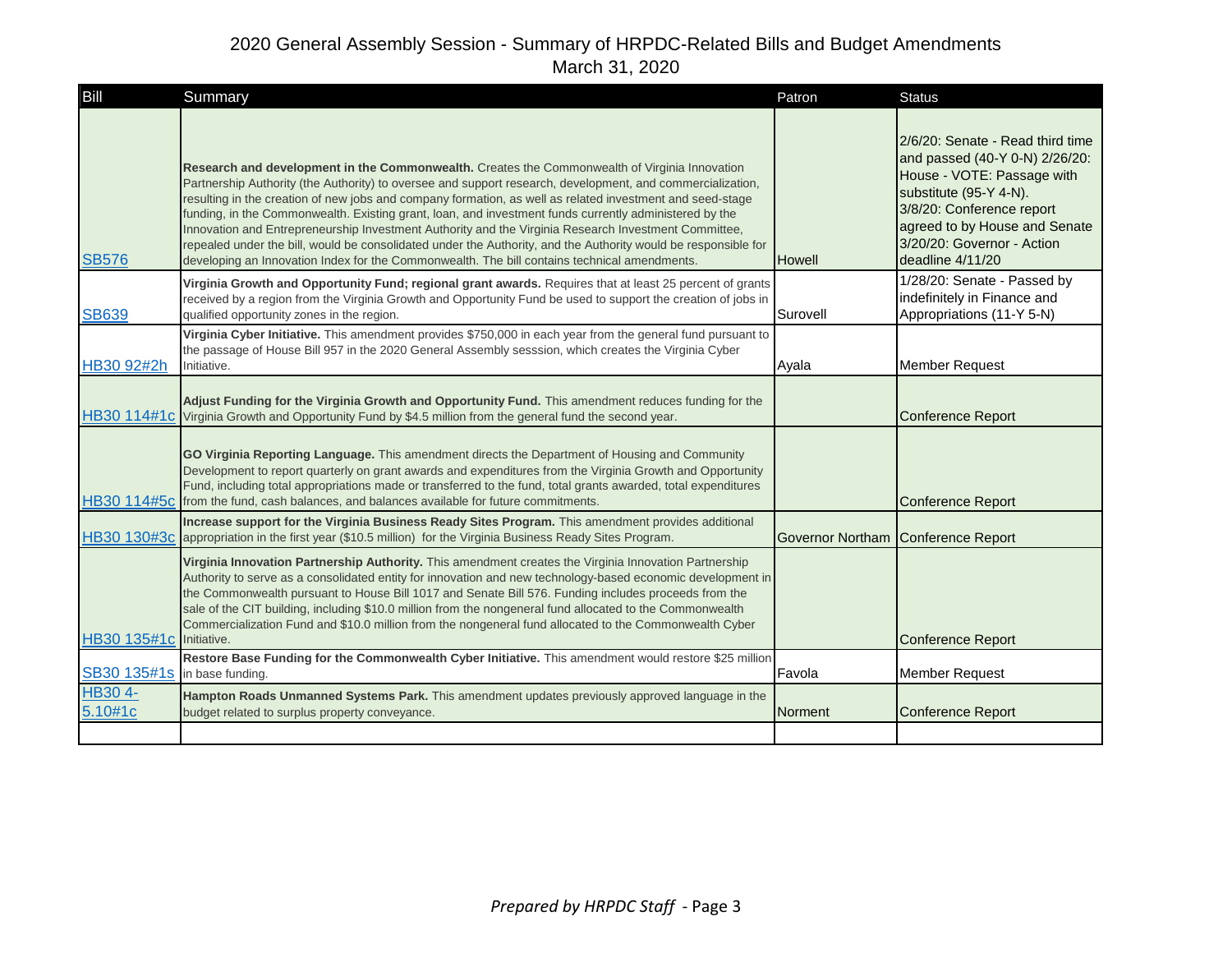| Bill         | Summary                                                                                                                                                                                                                                                                                                                                                                                                                                                                                                                                                                                                                                                                                                                                                                                                                                                                                                                                                                                                                                                                                                                                                                                                                                                                                                                                                                                                                                                                                                           | Patron | <b>Status</b>                                                                                                                                                                                                                    |
|--------------|-------------------------------------------------------------------------------------------------------------------------------------------------------------------------------------------------------------------------------------------------------------------------------------------------------------------------------------------------------------------------------------------------------------------------------------------------------------------------------------------------------------------------------------------------------------------------------------------------------------------------------------------------------------------------------------------------------------------------------------------------------------------------------------------------------------------------------------------------------------------------------------------------------------------------------------------------------------------------------------------------------------------------------------------------------------------------------------------------------------------------------------------------------------------------------------------------------------------------------------------------------------------------------------------------------------------------------------------------------------------------------------------------------------------------------------------------------------------------------------------------------------------|--------|----------------------------------------------------------------------------------------------------------------------------------------------------------------------------------------------------------------------------------|
| Education    |                                                                                                                                                                                                                                                                                                                                                                                                                                                                                                                                                                                                                                                                                                                                                                                                                                                                                                                                                                                                                                                                                                                                                                                                                                                                                                                                                                                                                                                                                                                   |        |                                                                                                                                                                                                                                  |
| <b>HJ20</b>  | Study; JLARC; feasibility of adjusting the composite index of local ability to pay and expanding<br>access to the cost of competing adjustment; report. Directs the Joint Legislative Audit and Review<br>Commission to study the feasibility of adjusting the composite index of local ability to pay and expanding<br>access to the cost of competing adjustment by (i) reviewing current statutory, constitutional, and budgetary<br>provisions governing the calculation of Standards of Quality costs and funding; (ii) examining the components<br>of the composite index of local ability to pay and the cost of competing adjustment; (iii) evaluating other states'<br>public school funding formulas; and (iv) hearing local concerns and seeking input from various state and<br>national experts, as applicable.                                                                                                                                                                                                                                                                                                                                                                                                                                                                                                                                                                                                                                                                                      | Cole   | 2/11/20: House - Left in Rules                                                                                                                                                                                                   |
| <b>SJ28</b>  | Study; JLARC; feasibility of adjusting the composite index of local ability to pay; report. Requires the<br>Joint Legislative Audit and Review Commission to study the feasibility of adjusting the composite index of<br>local ability to pay by (i) reviewing current statutory, constitutional, and budgetary provisions governing the<br>calculation of Standards of Quality costs and funding; (ii) examining the components of the composite index of<br>local ability to pay; (iii) evaluating other states' public school funding formulas; (iv) hearing local concerns and<br>seeking input from various state and national experts, as applicable; and (v) determining the feasibility of<br>reducing the local share under the Local Composite Index (LCI) in school divisions in which the locality is<br>determined to have above-average fiscal stress or high fiscal stress by the Virginia Commission on Local<br>Government in its most recent "Report on the Comparative Revenue Capacity, Revenue Effort, and Fiscal<br>Stress of Virginia Counties and Cities."                                                                                                                                                                                                                                                                                                                                                                                                                               | Reeves | 1/31/20: Senate - Passed by<br>indefinitely in Rules with letter by<br>voice vote                                                                                                                                                |
| <b>SJ57</b>  | Study; JLARC; costs of education; report. Directs the Joint Legislative Audit and Review Commission to<br>study the true cost of education in the Commonwealth and provide an accurate assessment of the costs to<br>implement the Standards of Quality.                                                                                                                                                                                                                                                                                                                                                                                                                                                                                                                                                                                                                                                                                                                                                                                                                                                                                                                                                                                                                                                                                                                                                                                                                                                          | Lewis  | 1/31/20: Senate - Stricken at<br>request of Patron in Rules by<br>voice vote                                                                                                                                                     |
|              |                                                                                                                                                                                                                                                                                                                                                                                                                                                                                                                                                                                                                                                                                                                                                                                                                                                                                                                                                                                                                                                                                                                                                                                                                                                                                                                                                                                                                                                                                                                   |        |                                                                                                                                                                                                                                  |
|              | <b>Emergency Management</b>                                                                                                                                                                                                                                                                                                                                                                                                                                                                                                                                                                                                                                                                                                                                                                                                                                                                                                                                                                                                                                                                                                                                                                                                                                                                                                                                                                                                                                                                                       |        |                                                                                                                                                                                                                                  |
| <b>HB420</b> | Department of Emergency Management; responsibilities of political subdivisions; provision of<br>emergency preparedness information to individuals with limited English proficiency or access and<br>functional needs. Directs the Department of Emergency Management (the Department) to ensure that the<br>model school crisis and emergency management plan developed by the Board of Education in consultation<br>with the Department is designed to include and reach individuals with limited English proficiency or access<br>and functional needs. The bill also directs the Department to develop an emergency response plan to (i)<br>address the needs of such individuals in the event of a disaster, including the provision of competent<br>interpretation services and translated documents, and (ii) assist and coordinate with local agencies in<br>developing similar emergency response plans for such individuals. The bill requires that every local and<br>interjurisdictional emergency management agency include in its emergency operations plan provisions to<br>ensure that adequate and timely emergency relief assistance, including competent interpretation services and<br>translated documents, is provided to such individuals. The bill requires the governing body of each locality that<br>is required to establish an alert and warning plan to ensure that such plan provides adequate and timely<br>warnings for such individuals. The bill contains technical amendments. | Price  | 2/7/20: House - Block Vote<br>Passage (100-Y 0-N). 2/28/20:<br>Senate - Passed Senate with<br>substitute (37-Y 0-N)<br>3/2/20: House - VOTE: Adoption<br>$(100-Y 0-N)$ .<br>$3/12/20$ :<br>Governor - Action deadline<br>4/11/20 |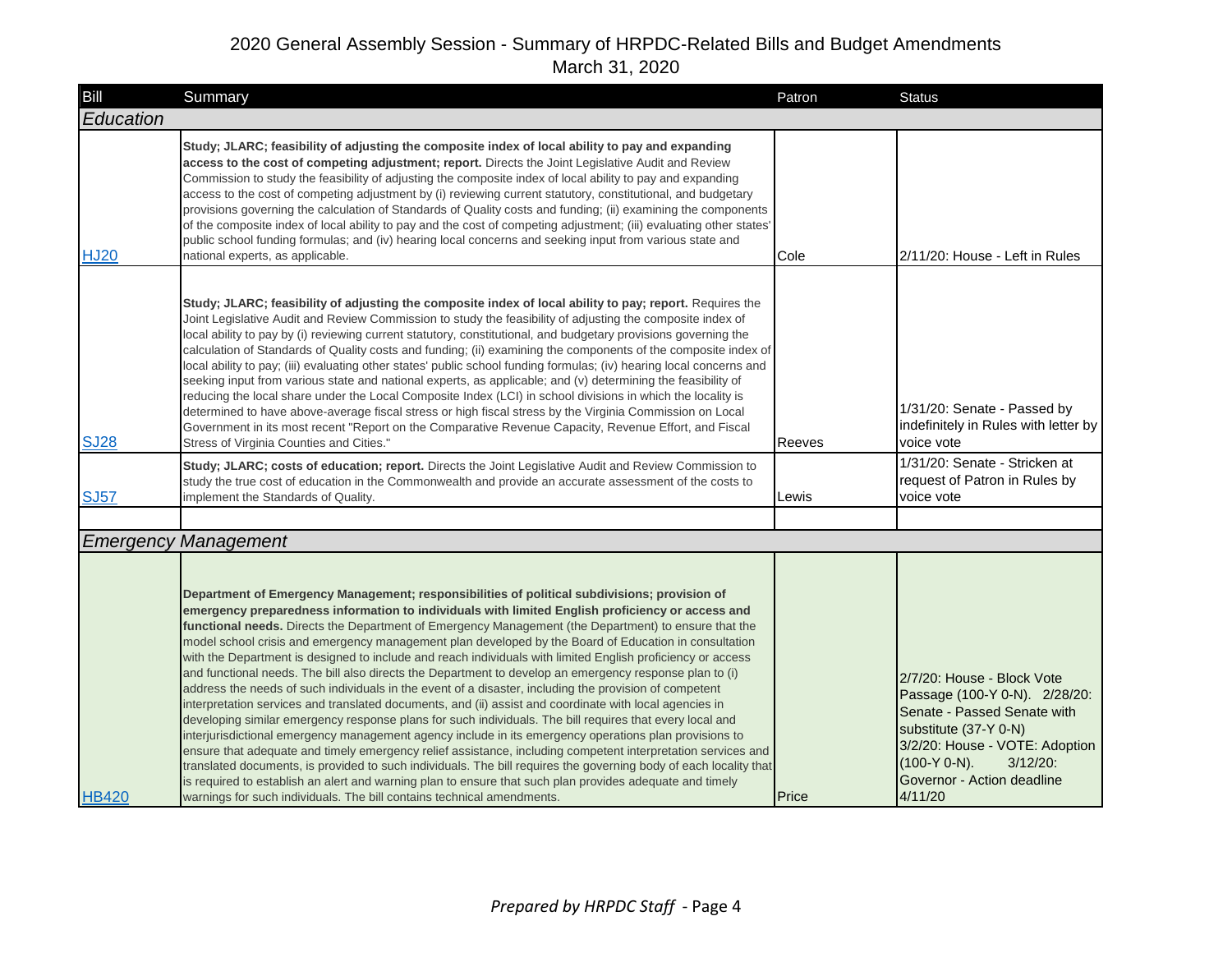| Bill               | Summary                                                                                                                                                                                                                                                                                                                                                                                                                                                                                                                                        | Patron        | <b>Status</b>                                                                                                                                                                                                                                                      |
|--------------------|------------------------------------------------------------------------------------------------------------------------------------------------------------------------------------------------------------------------------------------------------------------------------------------------------------------------------------------------------------------------------------------------------------------------------------------------------------------------------------------------------------------------------------------------|---------------|--------------------------------------------------------------------------------------------------------------------------------------------------------------------------------------------------------------------------------------------------------------------|
| <b>HB561</b>       | Statewide prioritization process; primary evacuation routes. Requires the Office of Intermodal Planning<br>to include in the results of screening candidate projects in the Six-Year Improvement Program whether such<br>projects are located on a primary evacuation route.                                                                                                                                                                                                                                                                   | <b>Brewer</b> | 2/7/20: House - VOTE: Passage<br>$(99-Y 1-N)$ .<br>3/4/20: Senate -<br>Passed (40-Y 0-N)<br>3/12/20: Governor - Action<br>deadline 4/11/20                                                                                                                         |
| <b>HB959</b>       | Establishing a resilience hub pilot program to assist vulnerable communities during emergency<br>situations. Directs the Department of Emergency Management to establish a two-year resilience hub pilot<br>program to assist vulnerable communities during emergency situations. The bill defines a "resilience hub" as<br>a simple combination of solar panels and batteries that ensures continuous power to a publicly accessible<br>building when severe weather events or other grid disruptions cause an electrical outage.             | <b>Bourne</b> | 1/28/20: House - Continued to<br>2021 in L & C by voice vote                                                                                                                                                                                                       |
| <b>HB1560</b>      | Department of Transportation; primary evacuation routes. Directs the Virginia Department of<br>Transportation (the Department), in consultation with the Department of Emergency Management, to develop,<br>maintain, and make publicly available a map of primary evacuation routes in the Commonwealth. The bill<br>requires the Department to review the transportation infrastructure along such routes and submit a report with<br>such findings and any recommended improvements to the General Assembly at least once every five years. | <b>Brewer</b> | 2/7/20: House - VOTE: Passage<br>(99-Y 0-N).<br>3/3/20: Senate -<br>Passed (40-Y 0-N)<br>3/12/20: Governor - Action<br>deadline 4/11/20                                                                                                                            |
| <b>SB1008</b>      | Emergency and disaster law; political subdivisions; emergency medical services. Provides that except<br>where a mutual aid arrangement for reciprocal assistance exists between localities, no locality shall prohibit<br>another locality from providing emergency medical services across local boundaries solely on the basis of<br>financial considerations.                                                                                                                                                                               | Peake         | 1/28/20: Senate - Read third<br>time and passed Senate (40-Y 0-<br>$N$ ).<br>2/24520:<br>House - Block Vote Passage<br>with amendments (100-Y 0-N)<br>2/27/20: Senate - Agreed to<br>House amendments (40-Y 0-N)<br>3/12/20: Governor - Action<br>deadline 4/11/20 |
|                    |                                                                                                                                                                                                                                                                                                                                                                                                                                                                                                                                                |               |                                                                                                                                                                                                                                                                    |
| Energy/Environment |                                                                                                                                                                                                                                                                                                                                                                                                                                                                                                                                                |               |                                                                                                                                                                                                                                                                    |
| <b>HB20</b>        | Virginia Alternative Energy and Coastal Protection Act. Directs the Department of Environmental Quality<br>to implement the final carbon trading regulation as approved by the State Air Pollution Control Board in order<br>to establish a carbon dioxide cap and trade program that limits and reduces the total carbon dioxide<br>emissions released by electric generation facilities and that complies with the Regional Greenhouse Gas<br>Initiative model rule.                                                                         | Lindsey       | 2/4/20: House - Incorporated by<br>Labor and Commerce (HB981 -<br>Herring) by voice vote                                                                                                                                                                           |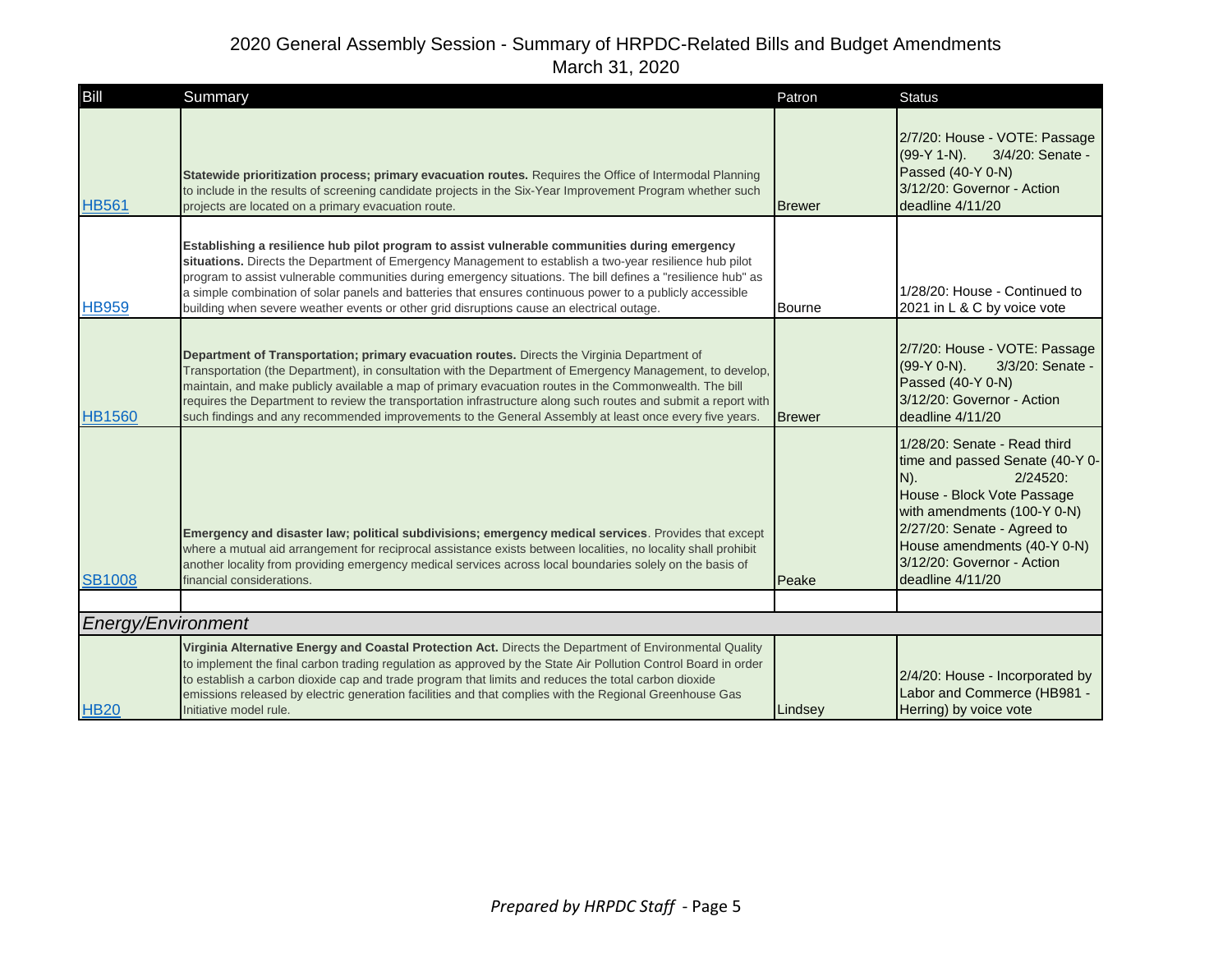| Bill         | Summary                                                                                                                                                                                                                                                                                                                                                                                                                                                                                                                                                                                                                                                                                                                                                                                                                                                                                                                                                                                         | Patron   | <b>Status</b>                                                                                                                                           |
|--------------|-------------------------------------------------------------------------------------------------------------------------------------------------------------------------------------------------------------------------------------------------------------------------------------------------------------------------------------------------------------------------------------------------------------------------------------------------------------------------------------------------------------------------------------------------------------------------------------------------------------------------------------------------------------------------------------------------------------------------------------------------------------------------------------------------------------------------------------------------------------------------------------------------------------------------------------------------------------------------------------------------|----------|---------------------------------------------------------------------------------------------------------------------------------------------------------|
| <b>HB77</b>  | Fossil fuel projects moratorium; clean energy mandates; civil penalties; Green New Deal<br>Act. Establishes a moratorium, effective January 1, 2021, on approval by any state agency or political<br>subdivision of any approval required for (i) electric generating facilities that generate fossil fuel energy through<br>the combustion of a fossil fuel resource; (ii) import or export terminals for fossil fuel resources; (iii) certain<br>maintenance activities relating to an import or export terminal for a fossil fuel resource; (iv) gathering lines or<br>pipelines for the transport of any fossil fuel resource that requires the use of eminent domain on private<br>property; (v) certain maintenance activities relating to such gathering lines or pipelines; (vi) refineries of a<br>fossil fuel resource; and (vii) exploration for any type of fossil fuel, unless preempted by applicable federal law. Rasoul                                                         |          | 2/11/20: House - Left in<br>Appropriations                                                                                                              |
| <b>HB110</b> | Regional Greenhouse Gas Initiative; trading allowance reserve account; facilities with long-term<br>contracts. Provides that if the Commonwealth becomes a participant in the Regional Greenhouse Gas<br>Initiative or another carbon dioxide cap and trade program with an open auction of allowances, the<br>Department of Environmental Quality shall establish an allowance reserve account for any electric generation<br>facility that operates according to a long-term contract that was executed prior to May 16, 2017, and prohibits<br>the recovery of allowance costs. The bill provides that such a facility shall be allocated free allowances from<br>the reserve account sufficient to cover its annual compliance obligation for the duration of the long-term<br>contract.                                                                                                                                                                                                    | Ware     | 2/11/20: House - Left in Labor<br>and Commerce                                                                                                          |
| <b>HB205</b> | Small renewable energy projects; permit by rule process. Provides that any proposed wind energy project<br>with a project boundary located less than two miles from a jurisdictional boundary is not qualified for a permit<br>by rule from the Department of Environmental Quality.                                                                                                                                                                                                                                                                                                                                                                                                                                                                                                                                                                                                                                                                                                            | Campbell | 2/11/20: House - Left in Labor<br>and Commerce                                                                                                          |
| <b>HB234</b> | Division of Offshore Wind; established. Establishes the Division of Offshore Wind in the Department of<br>Mines, Minerals and Energy and gives it the following powers and duties: (i) to identify specific measures that<br>will facilitate the establishment of the Hampton Roads region as a wind industry hub for offshore wind<br>generation projects in state and federal waters off the United States coast; (ii) to coordinate state agencies'<br>activities related to offshore wind; (iii) to develop and implement a stakeholder engagement strategy that<br>identifies key groups, sets forth outreach objectives, and outlines a timeline for outreach and engagement; (iv)<br>to identify regulatory and other barriers to the deployment of offshore wind and attraction of offshore wind<br>supply chain businesses; and (v) to provide staff support for the Virginia Offshore Wind Development<br>Authority and facilitate fulfillment of the Authority's purpose and duties. | Mugler   | 2/7/20: House - Block Vote<br>Passage (100-Y 0-N).<br>2/27/20: Senate - Passed (39-Y<br>$1-N$ )<br>$3/12/20$ :<br>Governor - Action deadline<br>4/11/20 |
| <b>HB414</b> | Virginia Energy Plan; covenants regarding solar power; reasonable restrictions. Provides that a<br>restriction on solar energy collection devices is not reasonable if application of the restriction to a particular<br>proposal (i) increases the cost of installation of the solar energy collection device by five percent over the<br>projected cost of the initially proposed installation or (ii) reduces the energy production by the solar energy<br>collection device by 10 percent below the projected energy production of the initially proposed installation. The<br>owner shall provide documentation prepared by an independent solar panel design specialist that is<br>satisfactory to the community association to show that the restriction is not reasonable according to the<br>criteria established in the bill.                                                                                                                                                         | Delaney  | 2/3/20: House - VOTE: Passage<br>$(95-Y 4-N)$ .<br>2/28/20: Senate -<br>Passed (37-Y 0-N)<br>3/12/20: Governor - Action<br>deadline 4/11/20             |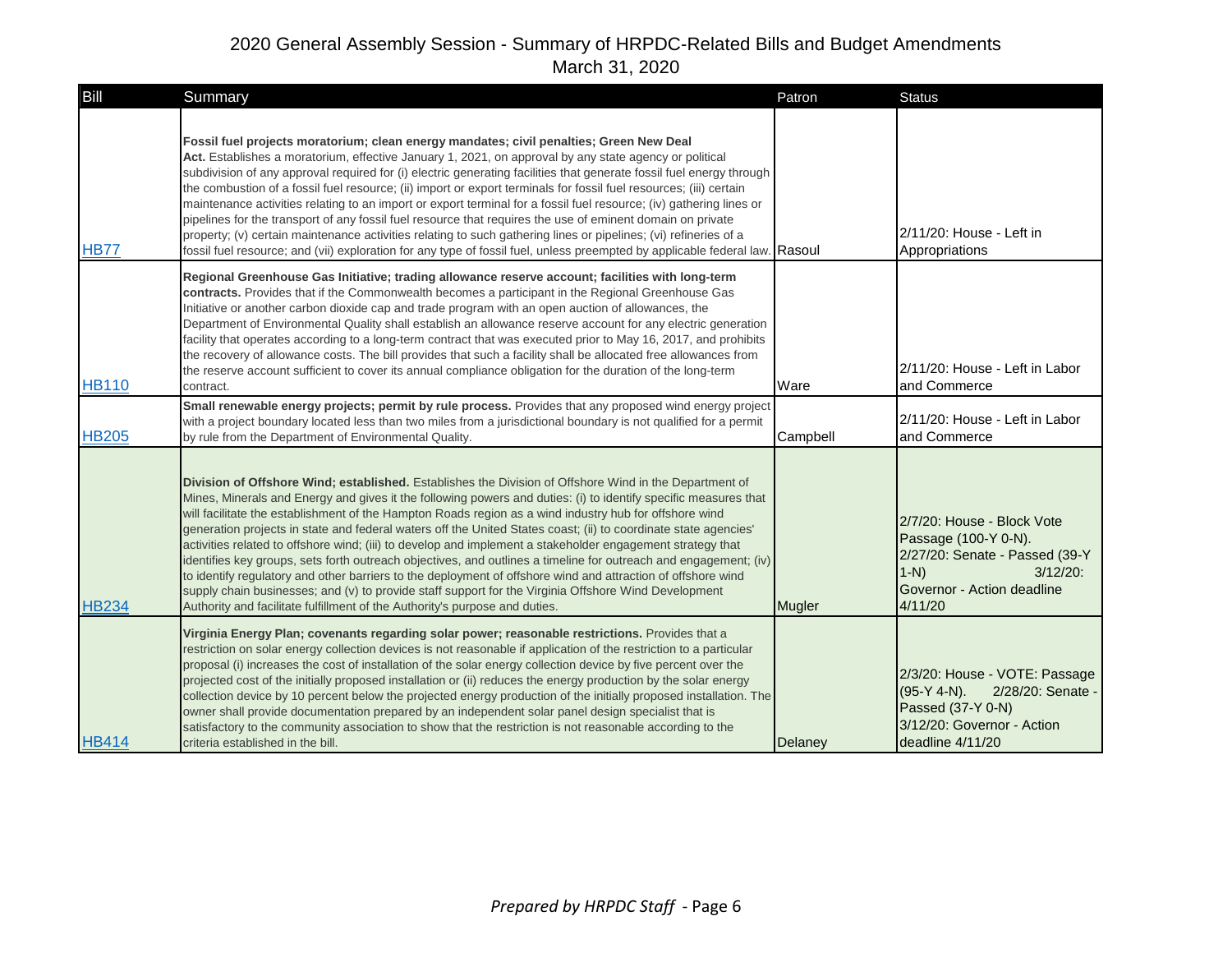| Bill         | Summary                                                                                                                                                                                                                                                                                                                                                                                                                                                                                                                                                                                                                                                                                                                                              | Patron          | <b>Status</b>                                                                                                                                                                                                                     |
|--------------|------------------------------------------------------------------------------------------------------------------------------------------------------------------------------------------------------------------------------------------------------------------------------------------------------------------------------------------------------------------------------------------------------------------------------------------------------------------------------------------------------------------------------------------------------------------------------------------------------------------------------------------------------------------------------------------------------------------------------------------------------|-----------------|-----------------------------------------------------------------------------------------------------------------------------------------------------------------------------------------------------------------------------------|
| <b>HB525</b> | Greenhouse gas inventory. Directs the State Air Pollution Control Board to conduct a statewide inventory of<br>greenhouse gas (GHG) emissions from all sectors using methods developed by the Department of<br>Environmental Quality consistent with recommendations of the U.S. Environmental Protection Agency and the<br>U.N. Intergovernmental Panel on Climate Change. The bill requires the Board to include the inventory in a<br>currently required annual report by October 1, 2021, and to publish the inventory on the Department's<br>website, showing changes in GHG emissions relative to an estimated 2010 baseline.                                                                                                                  | Subramanyam     | 2/11/20: House - Left in<br>Appropriations                                                                                                                                                                                        |
| <b>HB528</b> | State Corporation Commission; retirement of coal fired or natural gas fired electric generation<br>facilities. Requires the State Corporation Commission to determine the amortization period for recovery of<br>any appropriate costs due to the early retirement of any coal-fired or natural gas-fired electric generation<br>facilities owned or operated by any Phase I or Phase II Utility. The bill requires the Commission, in making<br>such determination, to (i) perform an independent analysis of the remaining undepreciated capital costs; (ii)<br>establish a recovery period that best serves ratepayers; and (iii) allow for the recovery of any carrying costs<br>that the Commission, in its sole discretion, deems appropriate. | Subramanyam     | 2/11/20: House - VOTE:<br>Passage (55-Y 44-N). 3/5/20:<br>Senate - Passed with<br>amendments (35-Y 5-N).<br>3/5/20: House - Adoption (50-Y<br>$43-N$<br>$3/17/20$ :<br>Governor - Action deadline<br>4/11/20                      |
| <b>HB547</b> | Virginia Energy and Economy Transition Council established. Establishes the Virginia Energy and<br>Economy Transition Council, consisting of 30 members, to develop plans to assist the Commonwealth in<br>transitioning from the use of fossil fuel energy to renewable energy by 2050. The bill provides that the Council<br>sunsets on July 1, 2023.                                                                                                                                                                                                                                                                                                                                                                                              | Delaney         | 2/3/20: House - VOTE: Passage<br>$(54-Y 45-N)$ .<br>3/2/20: Senate -<br>Continued to 2021 in Finance<br>and Appropriations (15-Y 0-N)                                                                                             |
| <b>HB654</b> | Financing clean energy projects. Authorizes the Department of Mines, Minerals and Energy to sponsor a<br>statewide clean energy financing program. The Department shall engage a private entity through a<br>competitive selection process to develop and administer the program.                                                                                                                                                                                                                                                                                                                                                                                                                                                                    | Guy             | 2/6/20: House - VOTE: Passage<br>2/27/20: Senate<br>(75-Y 23-N).<br>- Passed (40-Y 0-N)<br>3/12/20: Governor - Action<br>deadline 4/11/20                                                                                         |
| <b>HB655</b> | Special exception for solar photovoltaic projects. Authorizes a locality to include reasonable regulations<br>and provisions in its zoning ordinance for a special exception for any solar photovoltaic (electric energy)<br>project. The bill authorizes the governing body of such locality to grant a condition that includes (i) dedication<br>of real property of substantial value or (ii) substantial cash payments for or construction of substantial public<br>improvements, the need for which is not generated solely by the granting of a conditional use permit, so long<br>as such proffered conditions are reasonably related to the project.                                                                                         | <b>Heretick</b> | 2/6/20: House - Block Vote<br>Passage (99-Y 0-N).<br>2/20/20:<br>Senate - Passed with substitute<br>$(39-Y 1-N)$ .<br>2/24/20: House:<br>Adoption (98-Y 0-N).<br>3/18/20: Governor - Approved -<br>Chapter 385 (eff. 7/1/20)      |
| <b>HB656</b> | Solar energy projects; national standards. Authorizes a locality to include in its zoning ordinance<br>provisions to incorporate generally accepted national standards for the use of solar panels and battery<br>technologies for solar photovoltaic (electric energy) projects. This bill is identical to SB 875.                                                                                                                                                                                                                                                                                                                                                                                                                                  | <b>Heretick</b> | 2/7/20: House - Block Vote<br>Passage (100-Y 0-N).<br>2/19/20: Senate - Passed with<br>amendments (39-Y 0-N).<br>2/21/20: House - Adoption (92-Y<br>$5-N$ ).<br>$3/12/20$ :<br>Governor - Approved - Chapter<br>312 (eff. 7/1/20) |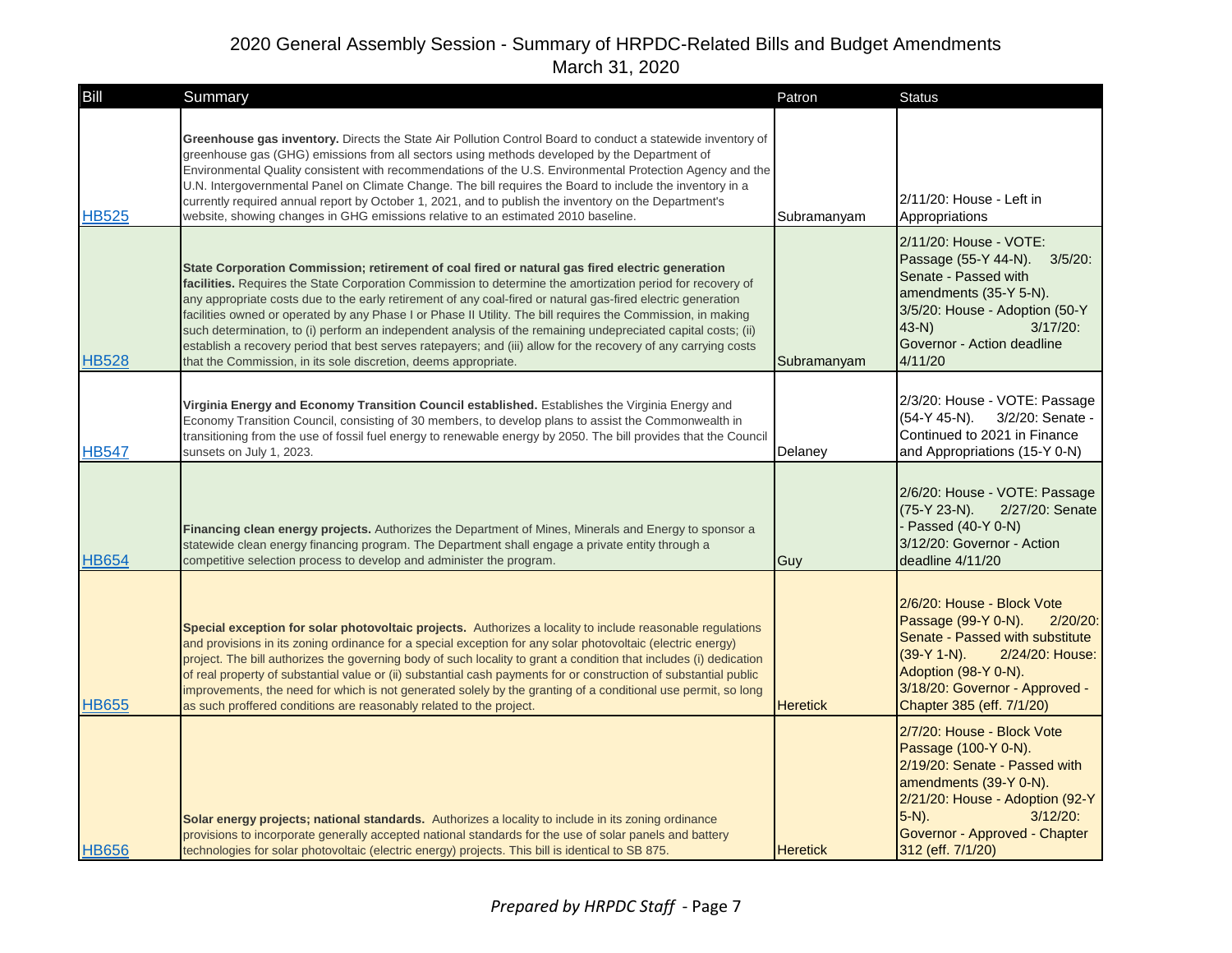| <b>Bill</b>  | Summary                                                                                                                                                                                                                                                                                                                                                                                                                                                                                                                                                                                                                                                                                                                                                                         | Patron          | <b>Status</b>                                                                                                                                                                                                                                |
|--------------|---------------------------------------------------------------------------------------------------------------------------------------------------------------------------------------------------------------------------------------------------------------------------------------------------------------------------------------------------------------------------------------------------------------------------------------------------------------------------------------------------------------------------------------------------------------------------------------------------------------------------------------------------------------------------------------------------------------------------------------------------------------------------------|-----------------|----------------------------------------------------------------------------------------------------------------------------------------------------------------------------------------------------------------------------------------------|
| <b>HB657</b> | <b>Comprehensive plan; solar facilities review.</b> Exempts a solar facility that is 150 megawatts or less from the<br>requirement that it be reviewed for substantial accord with a locality's comprehensive plan if the zoning<br>ordinance of the locality permits solar facilities with a conditional use permit and the locality waives the<br>requirement that solar facilities be reviewed.                                                                                                                                                                                                                                                                                                                                                                              | <b>Heretick</b> | 2/7/20: House - VOTE: Passage<br>$(59-Y 41-N)$ . $3/4/20$ : Senate -<br>Passed with substitute (26-Y 13-<br>N 1-A). 3/5/20: House - Agreed<br>to substitute $(65-Y 32-N 1-A)$ .<br>3/17/20: Governor - Action<br>deadline 4/11/20            |
| <b>HB706</b> | <b>Offshore drilling; prohibition on leases; policy. Prohibits the granting of a lease, easement, or permit on</b><br>the beds of the coastal waters of the Commonwealth that would allow any infrastructure for conveying to<br>shore oil or gas produced from offshore drilling in the Outer Continental Shelf Planning Area and removes any<br>oil or gas lease granted on such beds from the mandate that such lease include a royalty payment<br>requirement. The bill removes policy statements supporting federal efforts to permit oil and gas development<br>50 miles or more off the Atlantic shoreline. This bill incorporates HB 1016 and is identical to SB 795.                                                                                                   | Keam            | 2/4/20: House - VOTE: Passage<br>2/24/20: Senate<br>$(64-Y 34-N)$ .<br>Passed with amendment (23-Y<br>$17-N$ ).<br>2/26/20: House -<br>Adoption (60-Y 37-N).<br>3/25/20: Governor - Approved -<br>Chapter 451 (eff. 7/1/20)                  |
| <b>HB714</b> | Virginia Energy Plan; Commonwealth Energy Policy. Adopts findings that climate change is an urgent and<br>pressing challenge for Virginia, that swift decarbonization and a transition to clean energy are required to<br>meet the urgency of the challenge, and that the Commonwealth will benefit from being a leader in deploying a<br>low-carbon energy economy. The measure states that the Commonwealth recognizes objectives that will<br>advance the health, welfare, and safety of Virginians. The measure also requires that the Virginia Energy Plan<br>identify actions consistent with the goals of achieving a net-zero carbon economy by 2045 and include an<br>inventory of all greenhouse gas emissions for the four years preceding the issuance of the Plan. | <b>Reid</b>     | 2/11/20: House - VOTE:<br>Passage (55-Y 45-N).<br>$3/5/20$ :<br>Senate - Passed with substitute<br>(21-Y 19-N).<br>$3/8/20$ :<br>Conference report agreed to by<br><b>House and Senate</b><br>3/20/20: Governor - Action<br>deadline 4/11/20 |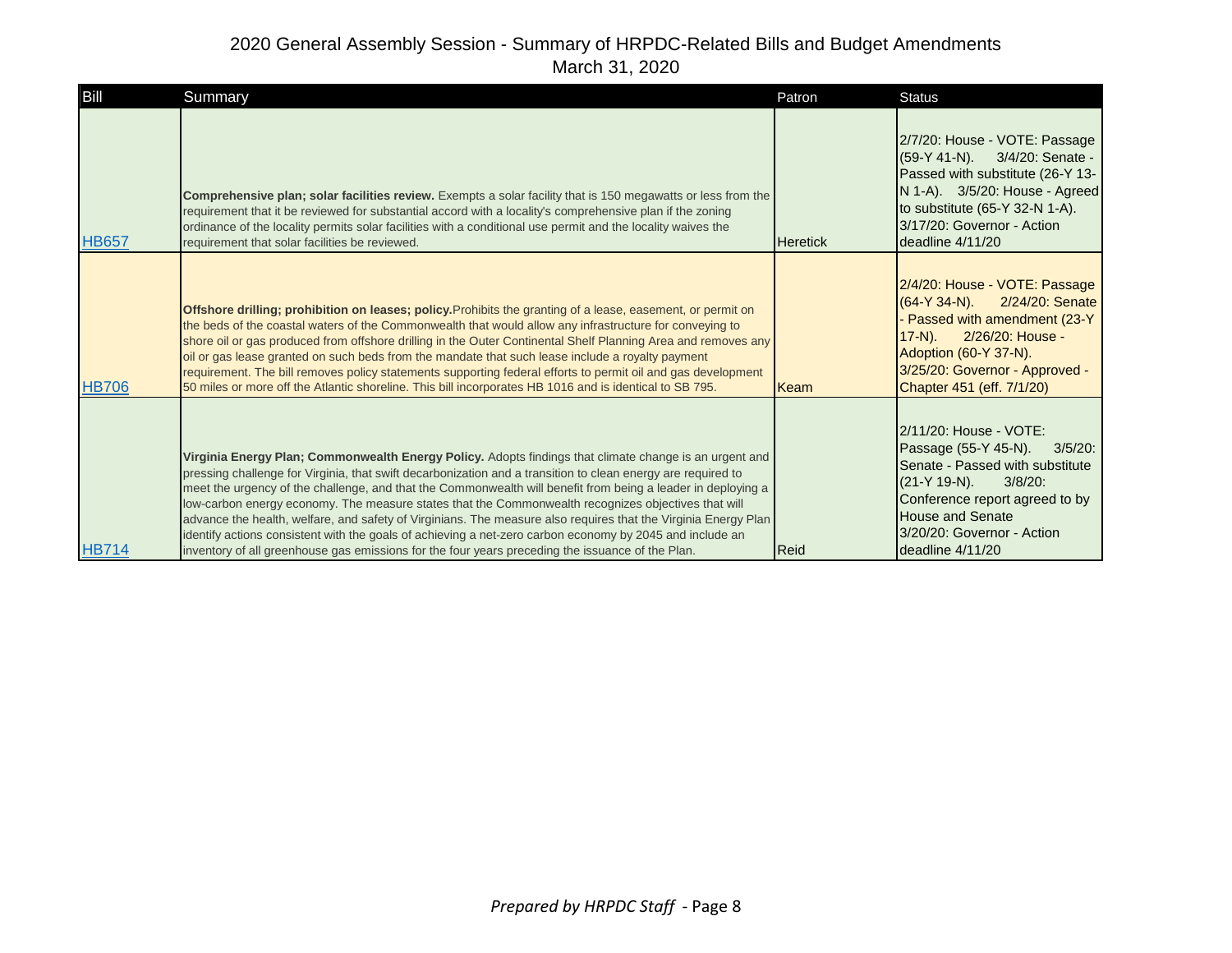| <b>Bill</b>   | Summary                                                                                                                                                                                                                                                                                                                                                                                                                                                                                                                                                                                                                                                                                                                                                                                                                                                                                                                                                                                                                                                                                                                                                                                                                                                                                                                                                                                                                                                                                                                                                                                                                                                                                                                                                                                                                                                                                                                                                                                                                                                                                                                                                                                                                                                                                                                             | Patron  | <b>Status</b>                                                                                                                                                                                                               |
|---------------|-------------------------------------------------------------------------------------------------------------------------------------------------------------------------------------------------------------------------------------------------------------------------------------------------------------------------------------------------------------------------------------------------------------------------------------------------------------------------------------------------------------------------------------------------------------------------------------------------------------------------------------------------------------------------------------------------------------------------------------------------------------------------------------------------------------------------------------------------------------------------------------------------------------------------------------------------------------------------------------------------------------------------------------------------------------------------------------------------------------------------------------------------------------------------------------------------------------------------------------------------------------------------------------------------------------------------------------------------------------------------------------------------------------------------------------------------------------------------------------------------------------------------------------------------------------------------------------------------------------------------------------------------------------------------------------------------------------------------------------------------------------------------------------------------------------------------------------------------------------------------------------------------------------------------------------------------------------------------------------------------------------------------------------------------------------------------------------------------------------------------------------------------------------------------------------------------------------------------------------------------------------------------------------------------------------------------------------|---------|-----------------------------------------------------------------------------------------------------------------------------------------------------------------------------------------------------------------------------|
| <b>HB981</b>  | <b>Clean Energy and Community Flood Preparedness Act; fund.</b> Directs the Department of Environmental<br>Quality to incorporate into regulations previously adopted by the State Air Pollution Control Board certain<br>provisions establishing a carbon dioxide cap and trade program to reduce emissions released by electric<br>generation facilities. Such provisions are required to comply with the Regional Greenhouse Gas Initiative<br>model rule. The bill authorizes the Director of the Department of Environmental Quality to establish,<br>implement, and manage an auction program to sell allowances into a market-based trading program. The bill<br>requires revenues from the sale of carbon allowances, to the extent permitted by Article X, Section 7 of the<br>Constitution of Virginia, to be deposited in an interest-bearing account and to be distributed without further<br>appropriation (i) to the Virginia Community Flood Preparedness Fund; (ii) to the Department of Housing and<br>Community Development for low-income energy efficiency programs; (iii) for administrative expenses; and (iv)<br>to the Department of Housing and Community Development in partnership with the Department of Mines<br>Minerals and Energy to administer and implement low-income energy efficiency programs. The bill authorizes<br>any locality using moneys in the Fund to provide a loan for a project in a low-income geographic area to<br>forgive the principal of such loan, with the obligation of the locality to repay the loan remaining in effect. The<br>bill also provides that if the Governor seeks to include the Commonwealth as a full participate in the Regional<br>Greenhouse Gas Initiative, the regulations shall require certain purchasers shall be responsible for obtaining<br>allowances under certain agreements. The bill authorizes the costs of allowances to be recovered by Phase I<br>and Phase II utilities from ratepayers and continues the Virginia Shoreline Resiliency Fund as the Virginia<br>Community Flood Preparedness Fund for the purpose of creating a low-interest loan program to help inland<br>and coastal communities that are subject to recurrent or repetitive flooding. This bill incorporates HB 20 and<br>HB 1152 and is identical to SB 1027. | Herring | 2/11/20: House - VOTE:<br>Passage (53-Y 46-N).<br>2/26/20: Senate - Passed with<br>substitute (22-Y 18-N).<br>2/26/20: House - Agreed to<br>Senate substitute (50-Y 43-N)<br>3/12/20: Governor - Action<br>deadline 4/11/20 |
| <b>HB1016</b> | Offshore energy resources; moratorium on offshore oil and gas development. Prohibits any form of<br>leasing for purposes of exploration, development, or production of oil or gas in Virginia's territorial sea, which<br>encompasses the waters within three nautical miles wide adjacent to Virginia's coast. The measure prohibits<br>state agencies from leasing, or from authorizing or permitting the construction or location of a structure upon,<br>over, or under, any of the submerged and submersible lands within the limits of the territorial sea for the<br>exploration, development, or production of oil or gas. The measure also removes from the Virginia Energy<br>Plan provisions that state that it is the policy of the Commonwealth to support federal efforts to determine the<br>extent of oil and natural gas resources 50 miles or more off the Atlantic shoreline and to permit the production<br>and development of oil and natural gas resources 50 miles or more off the Atlantic shoreline. This bill was<br>incorporated into HB 706.<br>Solar and wind energy projects on previously developed project sites. Declares that the construction or<br>purchase by a public utility prior to January 1, 2024, of one or more solar or wind generation facilities located                                                                                                                                                                                                                                                                                                                                                                                                                                                                                                                                                                                                                                                                                                                                                                                                                                                                                                                                                                                                                            | Guy     | 1/29/20: House - Incorporated by<br>ACNR (HB706 - Keam) by voice<br>vote<br>2/11/20: House - Block Vote<br>Passage (100-Y 0-N).<br>2/27/20: Senate - Passed (29-Y<br>$11-N$<br>$3/12/20$ :                                  |
| <b>HB1133</b> | on a previously developed project site in the Commonwealth having in the aggregate a rated capacity that<br>does not exceed 200 megawatts, or the purchase by a public utility of energy, capacity, and environmental<br>attributes from such solar facilities owned by persons other than a public utility, is in the public interest.                                                                                                                                                                                                                                                                                                                                                                                                                                                                                                                                                                                                                                                                                                                                                                                                                                                                                                                                                                                                                                                                                                                                                                                                                                                                                                                                                                                                                                                                                                                                                                                                                                                                                                                                                                                                                                                                                                                                                                                             | Jones   | Governor - Action deadline<br>4/11/20                                                                                                                                                                                       |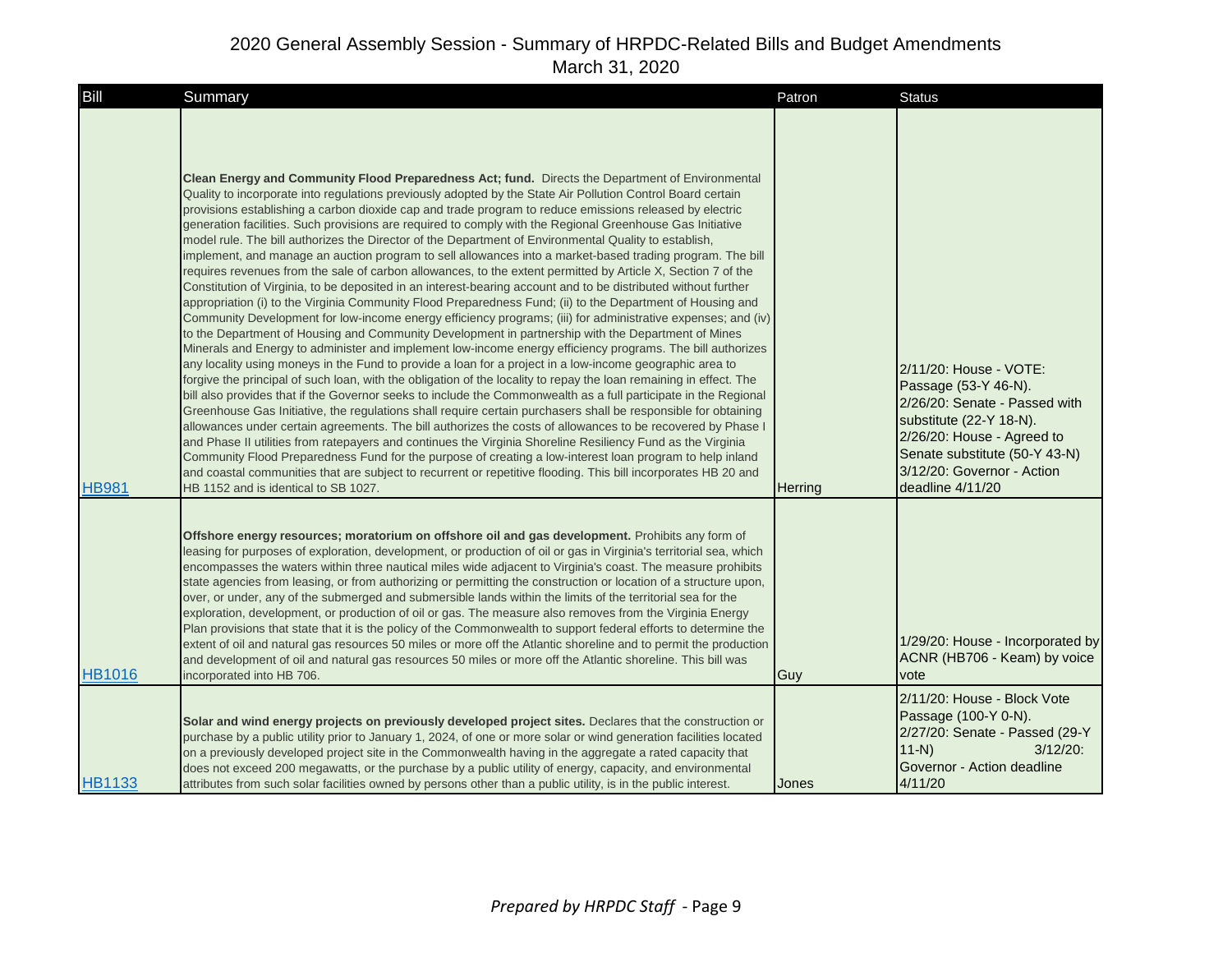| Bill          | Summary                                                                                                                                                                                                                                                                                                                                                                                                                                                                                                                                                                                                                                                                                                                                                                                                                                                                                                                                                                                                                                                                                                                                                                                                                                                                                                                                                                                                                                                                                                       | Patron     | <b>Status</b>                                                                                                                               |
|---------------|---------------------------------------------------------------------------------------------------------------------------------------------------------------------------------------------------------------------------------------------------------------------------------------------------------------------------------------------------------------------------------------------------------------------------------------------------------------------------------------------------------------------------------------------------------------------------------------------------------------------------------------------------------------------------------------------------------------------------------------------------------------------------------------------------------------------------------------------------------------------------------------------------------------------------------------------------------------------------------------------------------------------------------------------------------------------------------------------------------------------------------------------------------------------------------------------------------------------------------------------------------------------------------------------------------------------------------------------------------------------------------------------------------------------------------------------------------------------------------------------------------------|------------|---------------------------------------------------------------------------------------------------------------------------------------------|
| <b>HB1152</b> | Regional Greenhouse Gas Initiative; Energy Efficiency Fund. Directs the Department of Environmental<br>Quality (DEQ) to implement the final carbon trading regulation as approved by the Air Pollution Control Board<br>providing for the establishment of a carbon dioxide cap and trade program. The measure directs the<br>Commonwealth to become a member of the Regional Greenhouse Gas Initiative (RGGI). Pursuant to the<br>Commonwealth's participation in the RGGI program, the Department shall seek to sell 100 percent of all<br>allowances issued each year through the allowance auction. The measure authorizes the Director of the DEQ<br>to establish, implement, and manage an auction program to sell allowances into a market-based trading<br>program consistent with the RGGI program. The measure establishes the Energy Efficiency Fund and<br>requires that all proceeds received from the sale of allowances conducted through the RGGI program be paid<br>into the state treasury and credited to the Fund. Not less than 50 percent of the proceeds received from the<br>sale of allowances shall be credited to an account to support energy efficiency programs, with at least 20<br>percent of the proceeds being directed to low-income energy efficiency programs. Not more than three<br>percent of the proceeds shall be used to cover reasonable administrative expenses. The remaining funds will<br>revert to the general fund. This bill was incorporated into HB 981. | Lopez      | 2/4/20: House - Incorporated by<br>Labor and Commerce (HB981 -<br>Herring) by voice vote                                                    |
| <b>HB1170</b> | Regional electric utility or transportation sector emissions programs; participation by<br>Commonwealth. Prohibits the Governor or any state agency or political subdivision from adopting any<br>regulation, rule, or guidance document that establishes or authorizes the Commonwealth to join or participate<br>in a regional program addressing emissions from the electric utility sector or transportation sector unless the<br>program requires that all of the proceeds from the sale of emissions allowances be returned to customers in<br>the Commonwealth.                                                                                                                                                                                                                                                                                                                                                                                                                                                                                                                                                                                                                                                                                                                                                                                                                                                                                                                                        | Poindexter | 2/11/20: House - Left in ACNR                                                                                                               |
| <b>HB1303</b> | Nuclear energy; strategic plan. Directs the Department of Mines, Minerals and Energy, the Secretary of<br>Commerce and Trade, and the Secretary of Education to work in coordination with the Virginia Nuclear<br>Energy Consortium Authority and the Virginia Economic Development Partnership Authority to develop a<br>strategic plan for the role of nuclear energy in the Commonwealth's overall strategy for moving toward<br>renewable and carbon-free energy. The plan shall be completed by October 1, 2020, and updated every four<br>vears thereafter.                                                                                                                                                                                                                                                                                                                                                                                                                                                                                                                                                                                                                                                                                                                                                                                                                                                                                                                                             | Hurst      | 2/11/20: House - VOTE:<br>Passage (97-Y 3-N).<br>$3/5/20$ :<br>Senate - Passed (40-Y 0-N)<br>3/17/20: Governor - Action<br>deadline 4/11/20 |
| <b>HB1628</b> | Regional Greenhouse Gas Initiative; prohibition on participation by Commonwealth. Prohibits the<br>Governor or any state agency from adopting any regulation establishing a carbon dioxide cap-and-trade<br>program or bringing about the participation by the Commonwealth in a regional market for the trading of<br>carbon dioxide allowances. The bill provides that the Commonwealth shall be allowed to participate in such a<br>cap-and-trade program if the House of Delegates and the Senate of Virginia each adopt a resolution by a<br>majority vote that specifically references and approves the regulatory text proposed for adoption by a state<br>agency.                                                                                                                                                                                                                                                                                                                                                                                                                                                                                                                                                                                                                                                                                                                                                                                                                                     | Poindexter | 2/11/20: House - Left in Labor<br>and Commerce                                                                                              |
| <b>HJ61</b>   | Opposing the exploration and drilling for oil and gas off the coast of Virginia. Expresses the sense of<br>the General Assembly in recognizing the problem of exploration and drilling for oil and gas off the coast of<br>Virginia.                                                                                                                                                                                                                                                                                                                                                                                                                                                                                                                                                                                                                                                                                                                                                                                                                                                                                                                                                                                                                                                                                                                                                                                                                                                                          | Keam       | 1/31/20: House - Tabled in Rules<br>$(18-Y 0-N)$                                                                                            |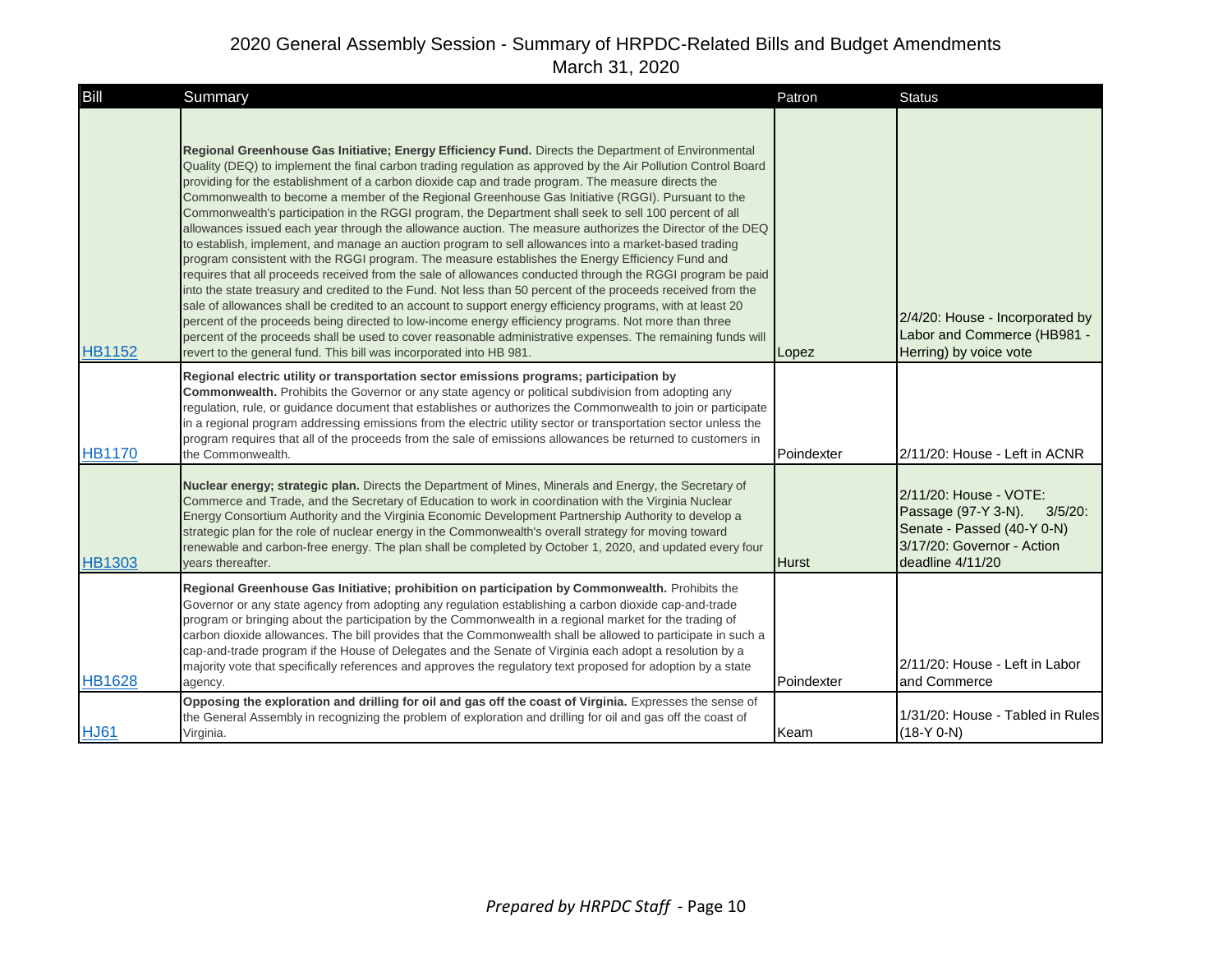| Bill         | Summary                                                                                                                                                                                                                                                                                                                                                                                                                                                                                                                                                                                                                                                                                                                                                                                                                                                                                                                                                                                                                                                                                                                                                                                                                                                                                                                                                                                                           | Patron        | <b>Status</b>                                                                                                                                                                                                                                                                                              |
|--------------|-------------------------------------------------------------------------------------------------------------------------------------------------------------------------------------------------------------------------------------------------------------------------------------------------------------------------------------------------------------------------------------------------------------------------------------------------------------------------------------------------------------------------------------------------------------------------------------------------------------------------------------------------------------------------------------------------------------------------------------------------------------------------------------------------------------------------------------------------------------------------------------------------------------------------------------------------------------------------------------------------------------------------------------------------------------------------------------------------------------------------------------------------------------------------------------------------------------------------------------------------------------------------------------------------------------------------------------------------------------------------------------------------------------------|---------------|------------------------------------------------------------------------------------------------------------------------------------------------------------------------------------------------------------------------------------------------------------------------------------------------------------|
| <b>SB94</b>  | Virginia Energy Plan; Commonwealth Energy Policy. States that the Commonwealth Energy Policy shall<br>include (i) ensure the adequate supply of natural gas necessary to ensure the reliability of the electricity<br>supply and the needs of businesses during the transition to renewable energy; (ii) establish greenhouse gas<br>emissions reduction standards across all sectors of Virginia's economy that target net-zero emissions carbon<br>by 2045; (iii) enact mandatory clean energy standards and overall strategies for reaching net-zero carbon in<br>the electric power sector by 2040; (iv) equitably incorporate requirements for technical, policy, and economic<br>analyses and assessments that recognize the unique attributes of different energy resources and delivery<br>systems to identify pathways to net-zero carbon that maximize Virginia's energy reliability and resilience,<br>economic development, and jobs; and (v) minimize the negative impacts of climate change and the energy<br>transition on economically disadvantaged or minority communities and prioritize investment in these areas.<br>The measure also requires that the Virginia Energy Plan identify actions consistent with the goals of achieving<br>a net-zero carbon economy by 2045 and include an inventory of all greenhouse gas emissions for the four<br>years preceding the issuance of the Plan. | Favola        | 1/24/20: Senate - Read third<br>time and passed (21-Y 18-N).<br>3/4/20: House - VOTE: Passage<br>with substitute (53-Y 45-N).<br>3/5/20: Senate - House<br>substitute rejected (2-Y 38-N).<br>3/8/20: Conference report<br>agreed to by House and Senate<br>3/20/20: Governor - Action<br>deadline 4/11/20 |
| <b>SB549</b> | Nuclear energy; strategic plan. Directs the Department of Mines, Minerals and Energy, the Secretary of<br>Commerce and Trade, and the Secretary of Education to work in coordination with the Virginia Nuclear<br>Energy Consortium Authority and the Virginia Economic Development Partnership Authority to develop a<br>strategic plan for the role of nuclear energy as part of the Commonwealth's overall strategy for moving toward<br>renewable and carbon-free energy. The plan shall be completed by October 1, 2020, and updated every four<br>years thereafter.                                                                                                                                                                                                                                                                                                                                                                                                                                                                                                                                                                                                                                                                                                                                                                                                                                         | <b>Newman</b> | 1/24/20: Senate - Read third<br>time and passed (39-Y 0-N).<br>2/21/20: House - Block Vote<br>Passage with substitute (98-Y 0-<br>$2/25/20$ :<br>N)<br>Senate - Agreed to House<br>substitute (40-Y 0-N). 3/12/20:<br>Governor - Action deadline<br>4/11/20                                                |
| <b>SB795</b> | Offshore drilling; prohibition on leases; policy. Prohibits the granting of a lease, easement, or permit on<br>the beds of the coastal waters of the Commonwealth that would allow any infrastructure for conveying to<br>shore oil or gas produced from offshore drilling in the Outer Continental Shelf Planning Area and removes any<br>oil or gas lease granted on such beds from the mandate that such lease include a royalty payment<br>requirement. The bill removes policy statements supporting federal efforts to permit oil and gas development<br>50 miles or more off the Atlantic shoreline. This bill is identical to HB 706.                                                                                                                                                                                                                                                                                                                                                                                                                                                                                                                                                                                                                                                                                                                                                                     | Lewis         | 1/29/20: Senate - Passed<br>Senate (23-Y 17-N)<br>2/24/20: House - VOTE:<br>Passage with substitute (61-Y 39-<br>N)<br>$2/26/20$ :<br>Senate - Agreed to House<br>substitute (26-Y 14-N) 3/25/20:<br>Governor - Approved - Chapter<br>452 (eff. 7/1/20)                                                    |
| <b>SB817</b> | Nuclear energy; considered a clean energy source. Provides that for the purposes of the Commonwealth<br>Energy Policy, in any clean energy initiative or carbon-free energy initiative undertaken, overseen, regulated,<br>or permitted by the Department of Mines, Minerals and Energy, Department, nuclear energy shall be<br>considered to be a clean energy source.                                                                                                                                                                                                                                                                                                                                                                                                                                                                                                                                                                                                                                                                                                                                                                                                                                                                                                                                                                                                                                           | Lewis         | 1/24/20: Senate - Read third<br>time and passed (39-Y 0-N).<br>2/27/20: House - VOTE:<br>Passage (65-Y 35).<br>3/12/20: Governor - Action<br>deadline 4/11/20                                                                                                                                              |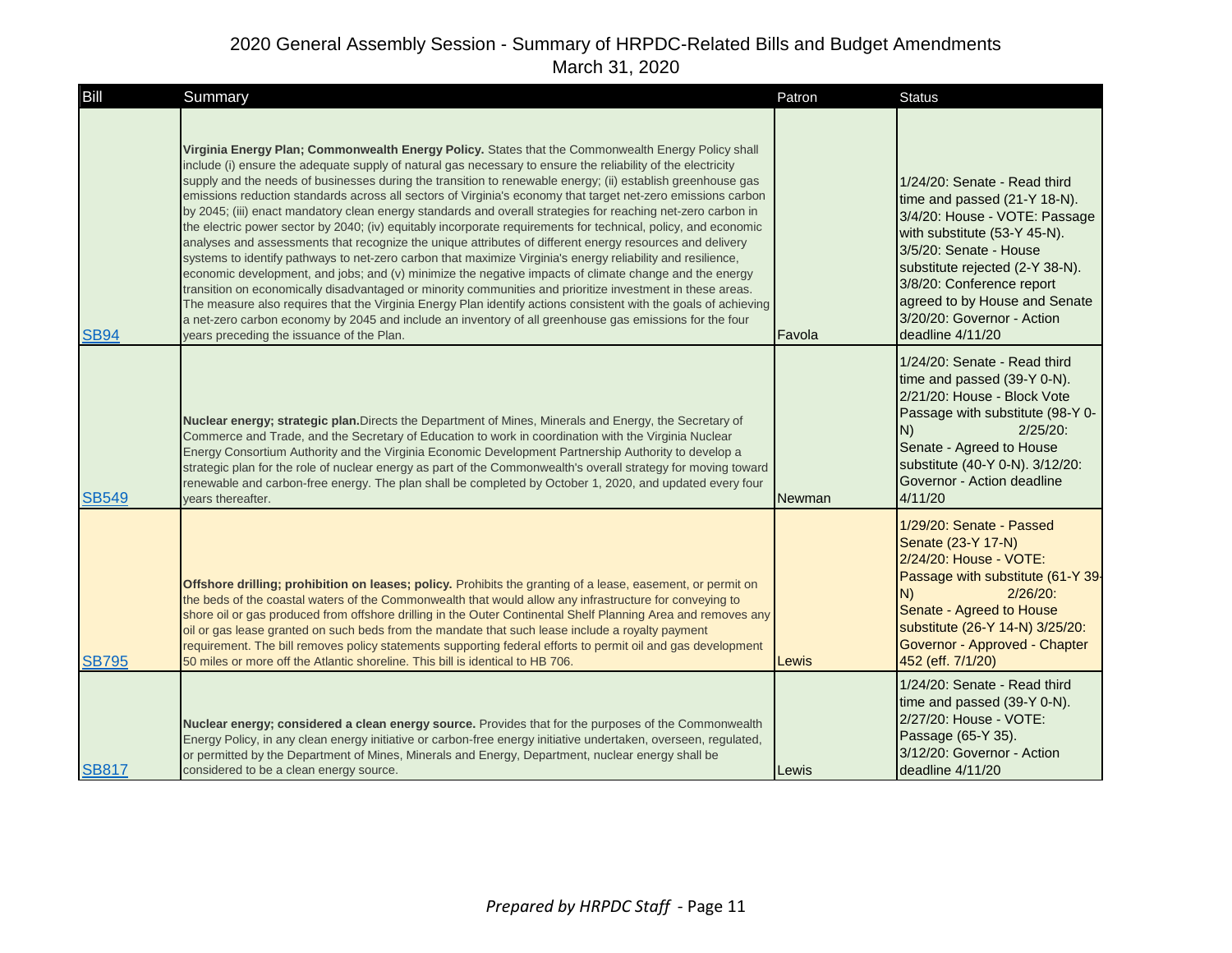| Bill         | Summary                                                                                                                                                                                                                                                                                                                                                                                                                                                                                                                                                                                                                                                                                                                                                                                                                                                                                                                                                                                                                                                                                                                                                                                                                                                                                                                                                                                                                                                                                                                                                                                                                                                                                                                                                                                                                                                                                                                                                                                                                                                                                                               | Patron  | Status                                                                                                                                    |
|--------------|-----------------------------------------------------------------------------------------------------------------------------------------------------------------------------------------------------------------------------------------------------------------------------------------------------------------------------------------------------------------------------------------------------------------------------------------------------------------------------------------------------------------------------------------------------------------------------------------------------------------------------------------------------------------------------------------------------------------------------------------------------------------------------------------------------------------------------------------------------------------------------------------------------------------------------------------------------------------------------------------------------------------------------------------------------------------------------------------------------------------------------------------------------------------------------------------------------------------------------------------------------------------------------------------------------------------------------------------------------------------------------------------------------------------------------------------------------------------------------------------------------------------------------------------------------------------------------------------------------------------------------------------------------------------------------------------------------------------------------------------------------------------------------------------------------------------------------------------------------------------------------------------------------------------------------------------------------------------------------------------------------------------------------------------------------------------------------------------------------------------------|---------|-------------------------------------------------------------------------------------------------------------------------------------------|
| <b>SB992</b> | Carbon trading program; allocation of allowances; new facility. Directs the Air Pollution Control Board<br>(the Board) to allocate allowances for three years to any electric power generating facility that was permitted<br>prior to the June 26, 2019, effective date of the Board's carbon trading regulations. The bill requires an<br>accounting comparison to actual emissions at the end of the three-year period and the allocation of further<br>allowances pursuant to Board regulations thereafter.                                                                                                                                                                                                                                                                                                                                                                                                                                                                                                                                                                                                                                                                                                                                                                                                                                                                                                                                                                                                                                                                                                                                                                                                                                                                                                                                                                                                                                                                                                                                                                                                       | Spruill | 2/6/20: Senate - Passed (27-Y)<br>$13-N$<br>$2/27/20$ :<br>House - Stricken from docket by<br>Labor and Commerce (22-Y 0-N)               |
| <b>SB998</b> | Electric utilities; offshore wind development. Provides that the construction or purchase by a public utility<br>of one or more offshore wind generation facilities located off the Commonwealth's Atlantic shoreline or in<br>federal waters and interconnected directly into the Commonwealth, with an aggregate capacity of up to 5,200<br>megawatts, is in the public interest. The measure provides that construction by Dominion Energy Virginia of<br>one or more new utility-owned and utility-operated generating facilities utilizing energy derived from offshore<br>wind and located off the Commonwealth's Atlantic shoreline, with an aggregate rated capacity between 2,500<br>megawatts and 3,000 megawatts, along with electrical transmission or distribution facilities associated<br>therewith for interconnection is in the public interest. The measure provides that the State Corporation<br>Commission will determine the reasonableness and prudence of associated costs and will presume such<br>costs to be reasonable and prudent if certain criteria are met. The measure provides that such costs shall be<br>allocated to all customers of the utility in the Commonwealth as a non-bypassable charge, irrespective of the<br>generation supplier of any such customer except for low-income customers and certain commercial and<br>industrial customers. The measure requires the utility to (a) identify options for utilizing local workers, (b)<br>identify the economic development benefits of the project for the Commonwealth, including capital<br>investments and job creation; (c) consult with relevant governmental entities, including the Commonwealth's<br>Chief Workforce Development Officer and the Virginia Economic Development Partnership, on opportunities<br>to advance the Commonwealth's workforce and economic development goals, including furtherance of<br>apprenticeship and other workforce training programs; and (d) give priority to the hiring of local workers,<br>including workers from historically economically disadvantaged communities. | Lucas   | 2/11/20: Senate - Passed (29-Y<br>$11-N$ ).<br>$3/5/20$ :<br>House - Passed (54-Y 41-N)<br>3/17/20: Governor - Action<br>deadline 4/11/20 |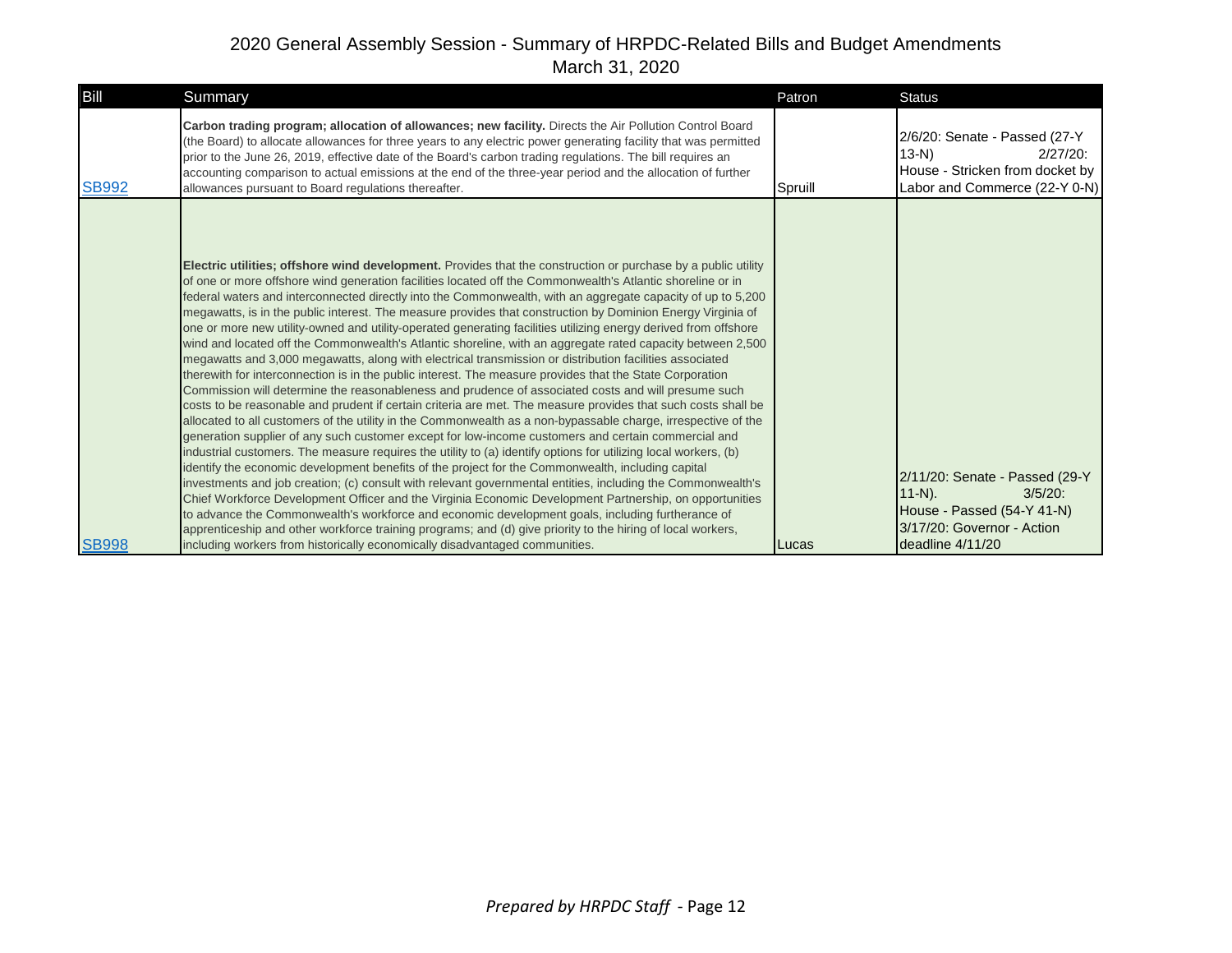| Bill                  | Summary                                                                                                                                                                                                                                                                                                                                                                                                                                                                                                                                                                                                                                                                                                                                                                                                                                                                                                                                                                                                                                                                                                                                                                                                                                                                                                                                                                                                                                                                                                                                                                                                                                                                                                                                                                                                                                                                                                                                                                                                                                                                                                                                                                                                                                                                               | Patron  | <b>Status</b>                                                                                                                                                                                                                     |
|-----------------------|---------------------------------------------------------------------------------------------------------------------------------------------------------------------------------------------------------------------------------------------------------------------------------------------------------------------------------------------------------------------------------------------------------------------------------------------------------------------------------------------------------------------------------------------------------------------------------------------------------------------------------------------------------------------------------------------------------------------------------------------------------------------------------------------------------------------------------------------------------------------------------------------------------------------------------------------------------------------------------------------------------------------------------------------------------------------------------------------------------------------------------------------------------------------------------------------------------------------------------------------------------------------------------------------------------------------------------------------------------------------------------------------------------------------------------------------------------------------------------------------------------------------------------------------------------------------------------------------------------------------------------------------------------------------------------------------------------------------------------------------------------------------------------------------------------------------------------------------------------------------------------------------------------------------------------------------------------------------------------------------------------------------------------------------------------------------------------------------------------------------------------------------------------------------------------------------------------------------------------------------------------------------------------------|---------|-----------------------------------------------------------------------------------------------------------------------------------------------------------------------------------------------------------------------------------|
| <b>SB1027</b>         | Clean Energy and Community Flood Preparedness Act; fund. Directs the Department of Environmental<br>Quality to incorporate into regulations previously adopted by the State Air Pollution Control Board certain<br>provisions establishing a carbon dioxide cap and trade program to reduce emissions released by electric<br>generation facilities. Such provisions are required to comply with the Regional Greenhouse Gas Initiative<br>model rule. The bill authorizes the Director of the Department of Environmental Quality to establish,<br>implement, and manage an auction program to sell allowances into a market-based trading program. The bill<br>requires revenues from the sale of carbon allowances, to the extent permitted by Article X, Section 7 of the<br>Constitution of Virginia, to be deposited in an interest-bearing account and to be distributed without further<br>appropriation (i) to the Virginia Community Flood Preparedness Fund; (ii) to the Department of Housing and<br>Community Development for low-income energy efficiency programs; (iii) for administrative expenses; and (iv)<br>to the Department of Housing and Community Development in partnership with the Department of Mines<br>Minerals and Energy to administer and implement low-income energy efficiency programs. The bill authorizes<br>any locality using moneys in the Fund to provide a loan for a project in a low-income geographic area to<br>forgive the principal of such loan, with the obligation of the locality to repay the loan remaining in effect. The<br>bill also provides that if the Governor seeks to include the Commonwealth as a full participate in the Regional<br>Greenhouse Gas Initiative, the regulations shall require certain purchasers shall be responsible for obtaining<br>allowances under certain agreements. The bill authorizes the costs of allowances to be recovered by Phase I<br>and Phase II utilities from ratepayers and continues the Virginia Shoreline Resiliency Fund as the Virginia<br>Community Flood Preparedness Fund for the purpose of creating a low-interest loan program to help inland<br>and coastal communities that are subject to recurrent or repetitive flooding. This bill is identical to HB 981. | Lewis   | 2/11/20: Senate - Passed (22-Y<br>$18-N$<br>$2/26/20$ :<br>House - VOTE: Passage with<br>substitute (51-Y 47-N).<br>2/26/20: Senate - Agreed to<br>House substitute (23-Y 17-N)<br>3/12/20: Governor - Action<br>deadline 4/11/20 |
| <b>SJ56</b>           | Offshore oil and gas drilling. Recognizes opposition to exploration and drilling for oil and gas off the coast<br>of Virginia.                                                                                                                                                                                                                                                                                                                                                                                                                                                                                                                                                                                                                                                                                                                                                                                                                                                                                                                                                                                                                                                                                                                                                                                                                                                                                                                                                                                                                                                                                                                                                                                                                                                                                                                                                                                                                                                                                                                                                                                                                                                                                                                                                        | Lewis   | 2/7/20: Senate - Passed by<br>indefinitely in Rules by voice<br>vote                                                                                                                                                              |
| HB30 125#1h           | Office of Offshore Wind. This amendment provides an additional \$112,500 from the general fund and one<br>position each year, bringing the total to \$387,500 from the general fund each year, to establish the Office of<br>Offshore Wind. The amendment also sets out the appropriation in a new paragraph, reflecting the total from<br>the general fund amounts each year.                                                                                                                                                                                                                                                                                                                                                                                                                                                                                                                                                                                                                                                                                                                                                                                                                                                                                                                                                                                                                                                                                                                                                                                                                                                                                                                                                                                                                                                                                                                                                                                                                                                                                                                                                                                                                                                                                                        |         | <b>Conference Report</b>                                                                                                                                                                                                          |
| <b>HB30</b><br>125#1h | Offshore Wind Master Plan. This amendment provides \$125,000 from the genral fund the second year to<br>support development of a Virginia Offshore Wind Master Plan, as would be required by House Bill 234.                                                                                                                                                                                                                                                                                                                                                                                                                                                                                                                                                                                                                                                                                                                                                                                                                                                                                                                                                                                                                                                                                                                                                                                                                                                                                                                                                                                                                                                                                                                                                                                                                                                                                                                                                                                                                                                                                                                                                                                                                                                                          | Mugler  | <b>Member Request</b>                                                                                                                                                                                                             |
| HB30 125#3h           | Green New Deal Act. This amendment provides \$575,000 from the general fund each year and five position<br>for DMME to implement a Climate Action Plan, as would be required by HB77. This amendment is a<br>placeholder until a final fiscal impact statement for the Bill can be provided.                                                                                                                                                                                                                                                                                                                                                                                                                                                                                                                                                                                                                                                                                                                                                                                                                                                                                                                                                                                                                                                                                                                                                                                                                                                                                                                                                                                                                                                                                                                                                                                                                                                                                                                                                                                                                                                                                                                                                                                          | Rasoul  | <b>Member Request</b>                                                                                                                                                                                                             |
| HB30 125#6h           | Va Energy and Economy Transition Council. This amendment provides funding to support the Virginia<br>Energy and Economy Transition Council established pursuant to House Bill 547, 2020 Session of the General<br>Assembly.                                                                                                                                                                                                                                                                                                                                                                                                                                                                                                                                                                                                                                                                                                                                                                                                                                                                                                                                                                                                                                                                                                                                                                                                                                                                                                                                                                                                                                                                                                                                                                                                                                                                                                                                                                                                                                                                                                                                                                                                                                                           | Delaney | <b>Member Request</b>                                                                                                                                                                                                             |
| SB30 378#1s           | Greenhouse Gas Inventory. This amendment provides funds to the Department of Environmental Quality to<br>development and conduct the Greenhouse Gas Inventory required under SB 94 of the 2020 General<br>Assembly.                                                                                                                                                                                                                                                                                                                                                                                                                                                                                                                                                                                                                                                                                                                                                                                                                                                                                                                                                                                                                                                                                                                                                                                                                                                                                                                                                                                                                                                                                                                                                                                                                                                                                                                                                                                                                                                                                                                                                                                                                                                                   | Favola  | <b>Member Request</b>                                                                                                                                                                                                             |
|                       |                                                                                                                                                                                                                                                                                                                                                                                                                                                                                                                                                                                                                                                                                                                                                                                                                                                                                                                                                                                                                                                                                                                                                                                                                                                                                                                                                                                                                                                                                                                                                                                                                                                                                                                                                                                                                                                                                                                                                                                                                                                                                                                                                                                                                                                                                       |         |                                                                                                                                                                                                                                   |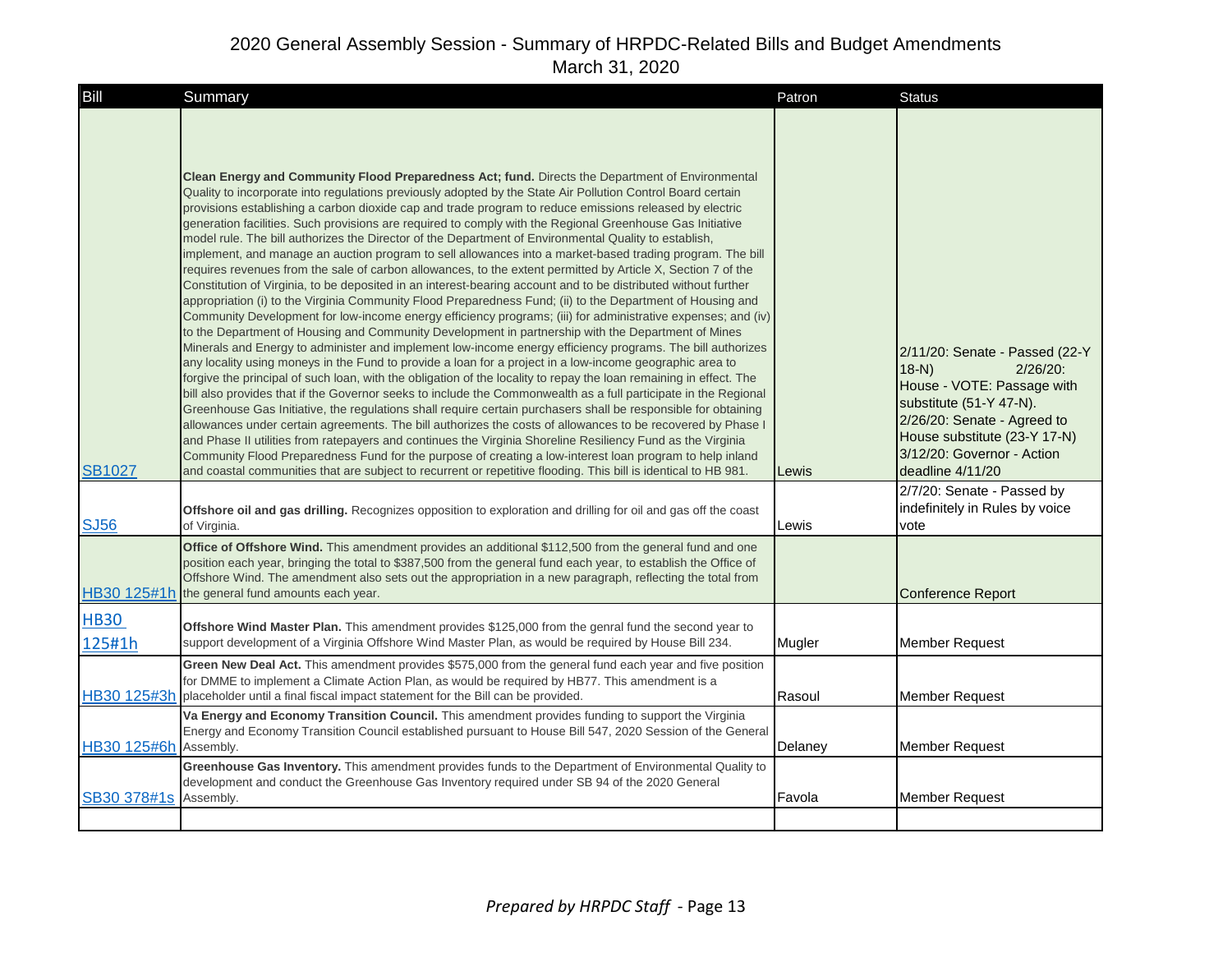| Bill         | Summary                                                                                                                                                                                                                                                                                                                                                                                                                                                                                                                                                                                                                                                                                                                                                                                                                                                                                                                                                                                                                         | Patron  | <b>Status</b>                                                                                                                                                         |
|--------------|---------------------------------------------------------------------------------------------------------------------------------------------------------------------------------------------------------------------------------------------------------------------------------------------------------------------------------------------------------------------------------------------------------------------------------------------------------------------------------------------------------------------------------------------------------------------------------------------------------------------------------------------------------------------------------------------------------------------------------------------------------------------------------------------------------------------------------------------------------------------------------------------------------------------------------------------------------------------------------------------------------------------------------|---------|-----------------------------------------------------------------------------------------------------------------------------------------------------------------------|
| Military     |                                                                                                                                                                                                                                                                                                                                                                                                                                                                                                                                                                                                                                                                                                                                                                                                                                                                                                                                                                                                                                 |         |                                                                                                                                                                       |
|              | V-CAMP Program. This amendment requires the Secretary of Veterans and Defense Affairs to implement<br>and operate the V-CAMP Program, which would provide assistance to localities with military facilities for<br>projects addressing issues other than encroachment. This amendment also provides \$5.0 million each year<br>HB30 462#1h from the general fund for the Secretary to operate the program.                                                                                                                                                                                                                                                                                                                                                                                                                                                                                                                                                                                                                      | Jones   | <b>Member Request</b>                                                                                                                                                 |
|              | Ft. Eustis Encroachment. This amendment provides \$375,000 the first year from the general fund for<br>HB30 462#2h encroachment mitigation activities in the vicinity of Fort Eustis.                                                                                                                                                                                                                                                                                                                                                                                                                                                                                                                                                                                                                                                                                                                                                                                                                                           | Mullin  | <b>Member Request</b>                                                                                                                                                 |
|              | Fort Eustis Gate. This amendment provides funds for encroachment mitigation activities in the vicinity of Fort<br>SB30 462#1s Eustis to match funding that will be provided by the City of Newport News.                                                                                                                                                                                                                                                                                                                                                                                                                                                                                                                                                                                                                                                                                                                                                                                                                        | Locke   | <b>Member Request</b>                                                                                                                                                 |
|              |                                                                                                                                                                                                                                                                                                                                                                                                                                                                                                                                                                                                                                                                                                                                                                                                                                                                                                                                                                                                                                 |         |                                                                                                                                                                       |
| Recycling    |                                                                                                                                                                                                                                                                                                                                                                                                                                                                                                                                                                                                                                                                                                                                                                                                                                                                                                                                                                                                                                 |         |                                                                                                                                                                       |
| <b>SB590</b> | Advanced recycling; incentives in income tax, sales tax, and machinery and tools tax. Postpones from<br>2020 to 2025 the sunset date of the income tax credit for purchase of equipment for processing recyclable<br>materials. Starting in taxable year 2020, the bill makes eligible for the credit purchases of equipment used in<br>advanced recycling, defined in the bill. The bill provides that certain machinery, tools, and materials used in<br>advanced recycling shall be exempt from sales tax. Starting in taxable year 2021, the bill provides that such<br>machinery, tools, and materials shall be segregated and classified as machinery and tools, which are taxed at<br>a lower rate than the generally applicable personal property tax rate. This bill incorporates SB 789.                                                                                                                                                                                                                              | Hanger  | 2/5/20: Senate - Read third time<br>and passed Senate (40-Y 0-N).<br>2/24/20: House - VOTE:<br>Passage (87-Y 12-N).<br>3/10/20: Governor - Action<br>deadline 4/11/20 |
| <b>SB591</b> | Economic development incentives for gasification facilities and pyrolysis facilities. The bill provides<br>that gasification facilities and pyrolysis facilities, defined in the bill, shall be eligible for grants from the<br>Commonwealth's Development Opportunity Fund under the minimum investment and job creation criteria for<br>grants from the Fund, which under current law are a \$1.5 million investment and 15 new jobs.                                                                                                                                                                                                                                                                                                                                                                                                                                                                                                                                                                                         | Hanger  | 2/3/20: Senate - Read third time<br>and passed (40-Y 0-N). 3/3/20:<br>House - Left in Appropriations                                                                  |
|              |                                                                                                                                                                                                                                                                                                                                                                                                                                                                                                                                                                                                                                                                                                                                                                                                                                                                                                                                                                                                                                 |         |                                                                                                                                                                       |
|              | <b>Water Resources: Flooding and Resiliency</b>                                                                                                                                                                                                                                                                                                                                                                                                                                                                                                                                                                                                                                                                                                                                                                                                                                                                                                                                                                                 |         |                                                                                                                                                                       |
| <b>HB22</b>  | Virginia Shoreline Resiliency Fund; grant program. Continues the Virginia Shoreline Resiliency Fund as<br>the Virginia Community Flood Preparedness Fund (the Fund), directs the Department of Conservation and<br>Recreation to administer the Fund, and authorizes localities to lend or grant money from the Fund to<br>implement flood prevention and protection projects and studies. The bill requires that at least 25 percent of<br>the money disbursed from the Fund each year be used for projects in low-income geographic areas. The<br>measure also authorizes any locality to forgive the principal of a loan it grants in a low-income geographic<br>area so long as the total amount of loans forgiven by all localities does not exceed 30 percent of the amount<br>appropriated to the Fund during the fiscal year. The bill provides that any locality that forgives such a loan<br>remains obligated to pay the principal to the Commonwealth. This bill incorporates HB 751 and is identical to<br>SB 320. | Lindsey | 2/11/20: House - Block Vote<br>Passage (99-Y 0-N). 2/27/20:<br>Senate - Passed (39-Y 1-N)<br>3/12/20: Governor - Action<br>deadline 4/11/20                           |
| <b>HB24</b>  | Hurricane and Flooding Risk Reduction and Bond Rating Protection Act of 2020; report. Establishes<br>the Hurricane and Flooding Risk Reduction and Bond Rating Protection Act of 2020, which establishes the<br>Commonwealth of Virginia as a nonfederal sponsor of hurricane and flooding risk reduction projects.                                                                                                                                                                                                                                                                                                                                                                                                                                                                                                                                                                                                                                                                                                             | Lindsey | 2/11/20: House - Left in ACNR                                                                                                                                         |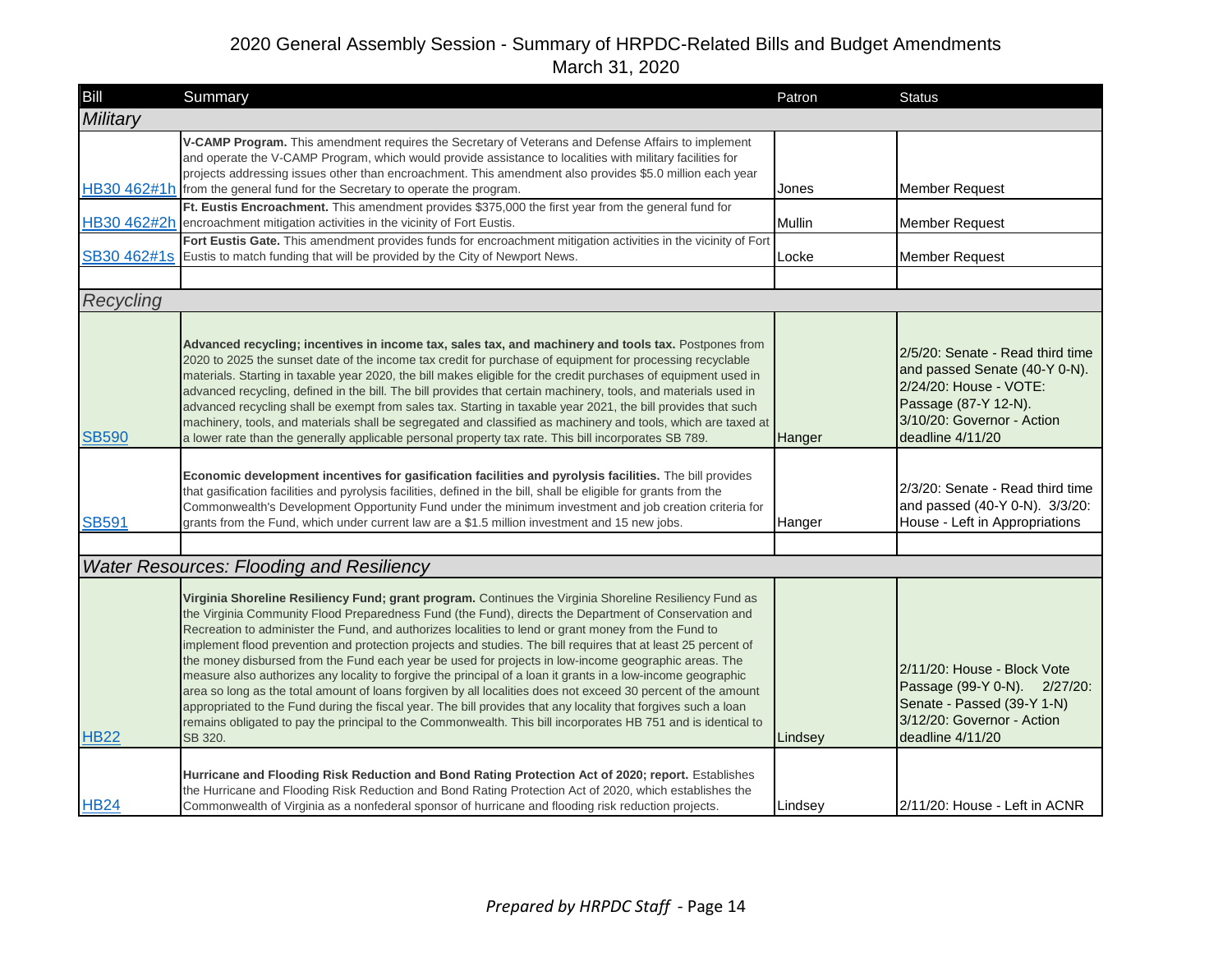| Bill          | Summary                                                                                                                                                                                                                                                                                                                                                                                                                                                                                                                                                                                                                                                                                                                                                                                                                                         | Patron         | <b>Status</b>                                                                                                                                                   |
|---------------|-------------------------------------------------------------------------------------------------------------------------------------------------------------------------------------------------------------------------------------------------------------------------------------------------------------------------------------------------------------------------------------------------------------------------------------------------------------------------------------------------------------------------------------------------------------------------------------------------------------------------------------------------------------------------------------------------------------------------------------------------------------------------------------------------------------------------------------------------|----------------|-----------------------------------------------------------------------------------------------------------------------------------------------------------------|
| <b>HB382</b>  | Virginia Shoreline Resiliency Fund; grant program. Changes the Virginia Shoreline Resiliency Fund (the<br>Fund) from a lending program to a grant program. The bill directs the Fund to grant money to localities to<br>enable them to offer cost-sharing programs to help residents and businesses that are subject to recurrent<br>flooding.                                                                                                                                                                                                                                                                                                                                                                                                                                                                                                  | Convirs-Fowler | 2/11/20: House - Left in ACNR                                                                                                                                   |
| <b>HB389</b>  | Hurricane and Flooding Risk Reduction and Bond Rating Protection Act of 2020; report. Establishes<br>the Hurricane and Flooding Risk Reduction and Bond Rating Protection Act of 2020, which establishes the<br>Commonwealth of Virginia as a nonfederal sponsor of hurricane and flooding risk reduction projects.                                                                                                                                                                                                                                                                                                                                                                                                                                                                                                                             | <b>Miyares</b> | 2/5/20: House - Continued to<br>2021 in ACNR by voice vote                                                                                                      |
| <b>HB672</b>  | State, regional, and local planning; climate change. Establishes a policy of the Commonwealth to prevent<br>and to minimize actions that contribute to the detrimental effects of climate change in the Commonwealth. The<br>bill requires any state agency to examine any new regulation in furtherance of this policy. The bill requires<br>local and regional planning commissions to consider the impacts from and causes of climate change in<br>adopting a comprehensive plan, regional strategic plan, or zoning ordinance.                                                                                                                                                                                                                                                                                                              | Willett        | 2/6/20: House - VOTE: Passage<br>$(55-Y 44-N)$ .<br>2/25/20: Senate<br>Continued to 2021 in ACNR (15-<br>$Y$ 0-N)                                               |
| <b>HB751</b>  | Virginia Community Flood Preparedness Fund; low-income loans; forgiveness of principal. Continues<br>the Virginia Shoreline Resiliency Fund as the Virginia Community Flood Preparedness Fund for the purpose<br>of creating a low-interest loan program to help inland and coastal communities that are subject to recurrent<br>flooding. Moneys from the Fund may be used to mitigate future flood damage, with priority given to projects<br>that implement community-scale mitigation activities or use nature-based solutions. Any locality using moneys<br>from the Fund to provide loans may also forgive the principal of such loans, with the total amount of loans<br>forgiven by all localities not to exceed 30 percent of the total amount appropriated to the Fund in that fiscal<br>year. This bill was incorporated into HB 22. | Jones          | 2/7/20: House - Incorporated by<br>Appropriations (HB22-Lindsey)<br>by voice vote                                                                               |
| <b>HB794</b>  | Flood Insurance Fund; low-income Virginians. Creates a Flood Insurance Fund and directs the Executive<br>Director of the Board of Directors of the Virginia Resources Authority to establish a program to use the Fund<br>to subsidize the purchase of flood insurance by low-income Virginians. Such program shall include an<br>application process, application guidelines, and a ranking system that prioritizes the use of the Fund to<br>support the purchase of flood insurance in the most flood-prone areas.                                                                                                                                                                                                                                                                                                                           | Askew          | 2/5/20: House - Continued to<br>2021 in Appropriations by voice<br>vote                                                                                         |
| <b>HB998</b>  | Adoption of flood plain ordinances. Provides that any locality may by ordinance regulate the activity on,<br>use of, or development of a flood plain in a manner consistent with any state or federal flood plain<br>management programs and requirements.                                                                                                                                                                                                                                                                                                                                                                                                                                                                                                                                                                                      | <b>Hayes</b>   | 2/6/20: House - VOTE: Passage<br>$(99-Y 0-N)$ .<br>2/19/20: Senate -<br>Passed Senate (39-Y 0-N).<br>3/4/20: Governor - Approved -<br>Chapter 166 (eff. 7/1/20) |
| <b>HB1005</b> | Housing; Uniform Statewide Building Code; exceptions, provisions, and modifications; local disaster<br>resilience measures. Clarifies that the Uniform Statewide Building Code (USBC) does not supersede (i) local<br>flood plan regulations adopted as a condition of participation in the Community Rating System and (ii)<br>measures adopted by local ordinance to make buildings resilient to foreseeable harm from recurrent flooding,<br>coastal storms, sea level rise, and other similar threats to the health, safety, and general welfare of the locality<br>and its residents. The bill also adds resilience and hazard risk reduction to the recognized standards that<br>should be consistent with the USBC's provisions and modifications.                                                                                       | Mullin         | 2/6/20: House - Stricken from<br>docket by General Laws (21-Y 0-<br>IN)                                                                                         |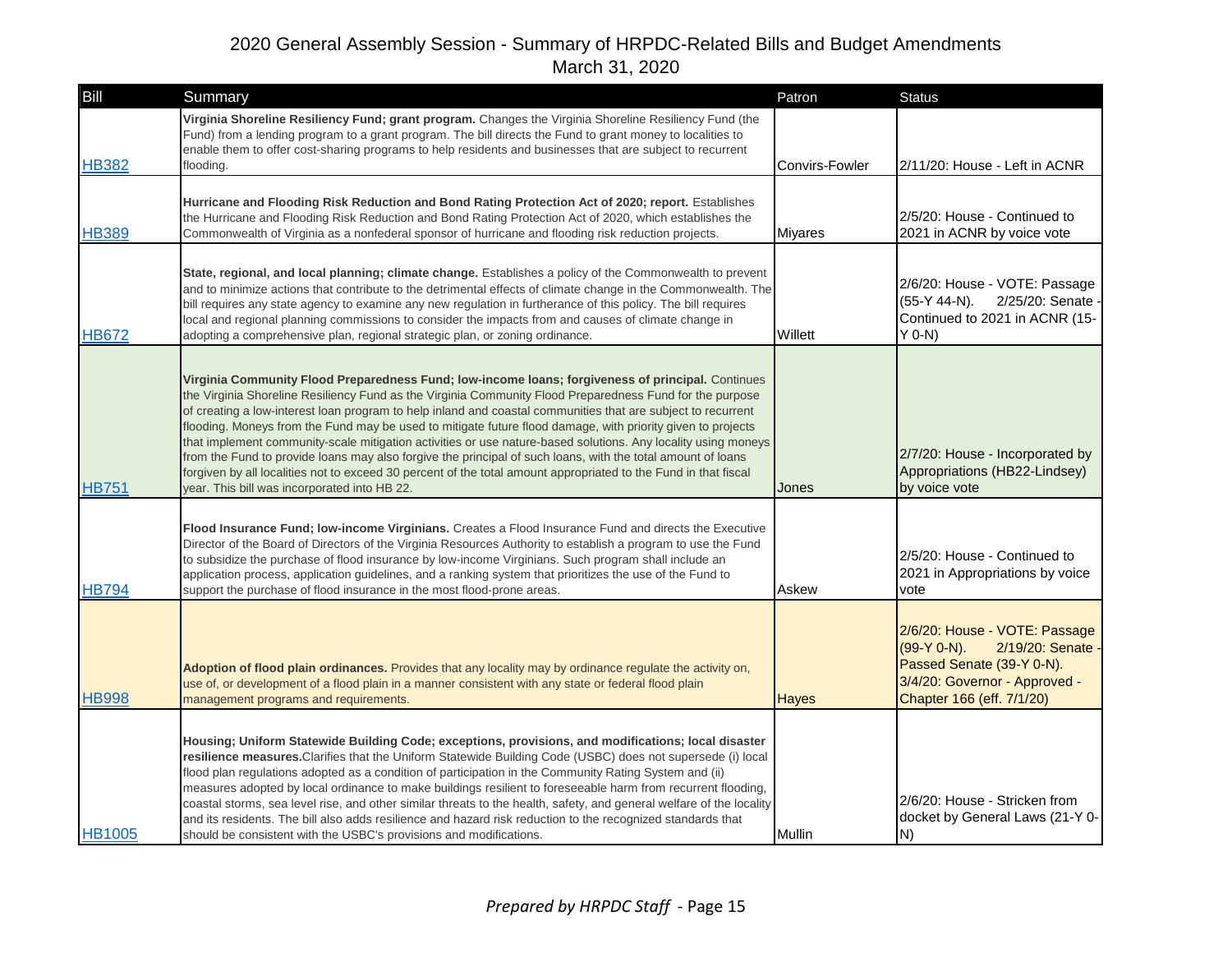| Bill          | Summary                                                                                                                                                                                                                                                                                                                                                                                                                                                                                                                                                                                                                                                                                                                                                                                                                                                                                                                                                                          | Patron        | <b>Status</b>                                                                                                                                                                                                   |
|---------------|----------------------------------------------------------------------------------------------------------------------------------------------------------------------------------------------------------------------------------------------------------------------------------------------------------------------------------------------------------------------------------------------------------------------------------------------------------------------------------------------------------------------------------------------------------------------------------------------------------------------------------------------------------------------------------------------------------------------------------------------------------------------------------------------------------------------------------------------------------------------------------------------------------------------------------------------------------------------------------|---------------|-----------------------------------------------------------------------------------------------------------------------------------------------------------------------------------------------------------------|
| <b>HB1217</b> | Department of Transportation; at-risk infrastructure; report. Directs the Department of Transportation, in<br>collaboration with the Commonwealth Center for Recurrent Flooding Resiliency, to (i) identify roads and<br>bridges at risk of deterioration due to flooding in Northern Virginia; (ii) develop recommendations for managing<br>such assets; and (iii) report its findings and recommendations to the Chairs of the House and Senate<br>Committees on Transportation by the start of the 2022 General Assembly Session.                                                                                                                                                                                                                                                                                                                                                                                                                                             | Tran          | 2/4/20: House - VOTE: Passage<br>(60-Y 38-N). 3/4/20: Senate -<br>Passed with amendment (39-Y 1-<br>3/4/20: House: Adoption<br>$N$ ).<br>$(60-Y 36-N)$<br>3/12/20: Governor - Action<br>deadline 4/11/20        |
| <b>HB1313</b> | Chief Resiliency Officer. Directs the Governor to designate a Chief Resilience Officer to serve as the<br>primary coordinator of resilience and adaptation initiatives in Virginia and as the primary point of contact<br>regarding issues related to resilience and recurrent flooding. The bill directs the Chief Resilience Officer, in<br>consultation with the Special Assistant to the Governor for Coastal Adaptation and Protection, to identify and<br>monitor areas at the greatest risk from recurrent flooding; review and comment on plans for the construction<br>or substantial reinforcement of a substantial flood defense or catchment area, at the request of the locality<br>containing such defense or area; and initiate and assist with the pursuit of funding for resilience initiatives.<br>The bill also expands the list of programs with which localities and the Commonwealth are required to<br>coordinate as part of their flood control efforts. | Hodges        | 2/11/20: House - Block Vote<br>Passage (99-Y 0-N). 2/28/20:<br>Senate - Passed with<br>amendment (34-Y 3-N).<br>3/2/20: House - Adoption (98-Y 0-<br>N)<br>$3/12/20$ :<br>Governor - Action deadline<br>4/11/20 |
| <b>HB1314</b> | Chief Resiliency Officer. Directs the Secretary of Public Safety and Homeland Security to designate a Chief<br>Resiliency Officer. The Chief Resiliency Officer, who shall hold no other position, shall serve as the primary<br>coordinator of resilience and adaptation initiatives in Virginia and as the primary point of contact regarding<br>issues related to resilience and recurrent flooding. The bill adds the Chief Resiliency Officer as a member of<br>the Secure and Resilient Commonwealth Panel                                                                                                                                                                                                                                                                                                                                                                                                                                                                 | Hodges        | 2/11/20: House - Left in ACNR                                                                                                                                                                                   |
| <b>HB1373</b> | Flood Resiliency Clearing House Program. Directs the Department of Conservation and Recreation to<br>develop a Flood Resiliency Clearing House Program for coordinating flood mitigation solutions. The bill<br>requires the Clearing House to solicit flood mitigation solutions from the public; coordinate with other agencies<br>to review submitted solutions; approve appropriate solutions, favoring those that manage both water quality<br>and flooding and emphasize nature-based solutions; and disseminate approved flood mitigation solutions.                                                                                                                                                                                                                                                                                                                                                                                                                      | Hodges        | 2/5/20: House - Continued to<br>2021 in ACNR by voice vote                                                                                                                                                      |
| <b>HB1375</b> | Living shorelines; resiliency. Includes a shoreline practice that may enhance coastal resilience and<br>attenuation of wave energy and storm surge in the definition of living shoreline for purposes of establishing<br>and implementing a general permit regulation that authorizes and encourages the use of living shorelines as<br>the preferred alternative for stabilizing tidal shorelines.                                                                                                                                                                                                                                                                                                                                                                                                                                                                                                                                                                              | <b>Hodges</b> | 2/10/20: House - Block Vote<br>Passage (99-Y 0-N). 2/28/20:<br>Senate - Passed (37-Y 0-N)<br>3/12/20: Governor - Action<br>deadline 4/11/20                                                                     |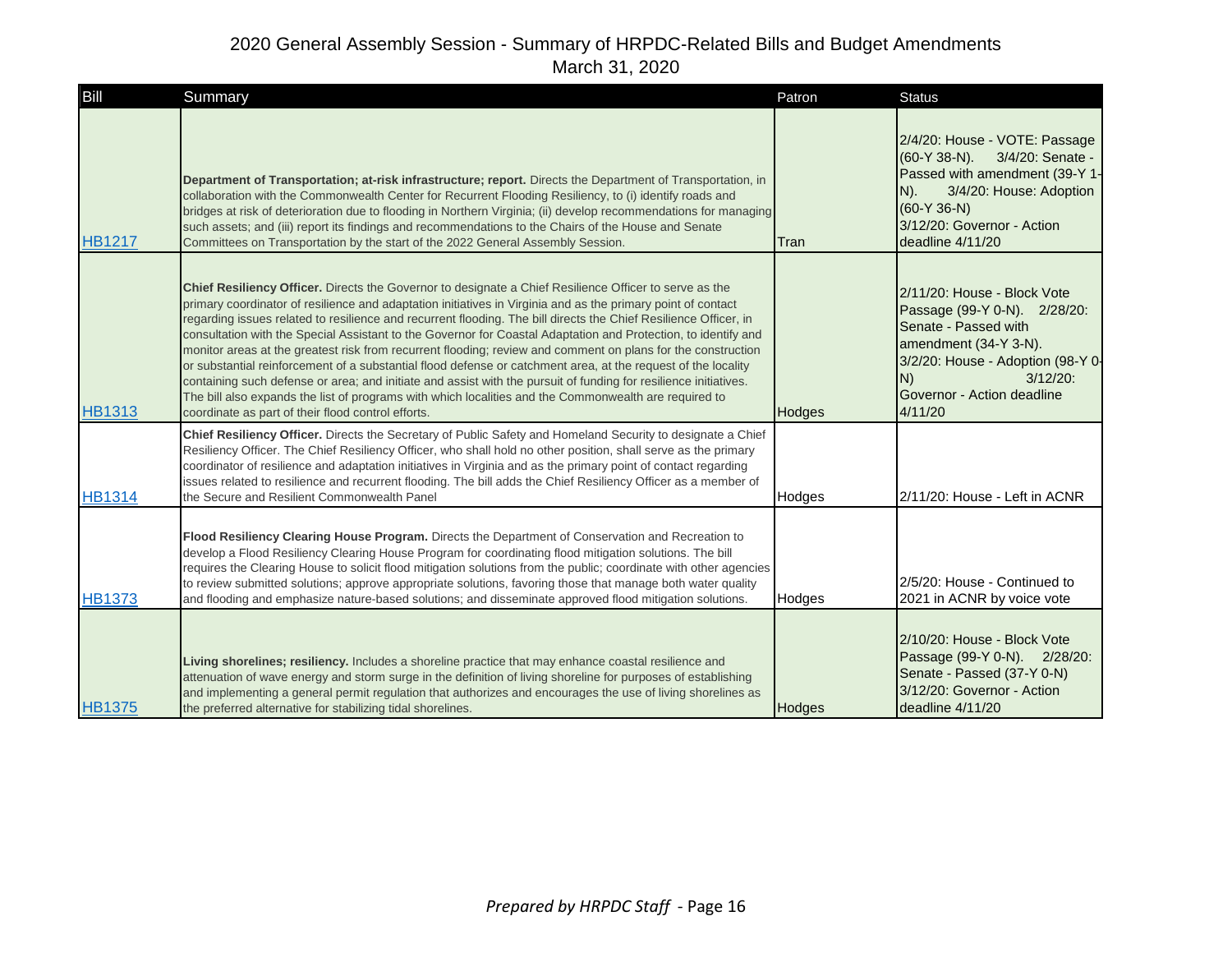| Bill         | <b>Summary</b>                                                                                                                                                                                                                                                                                                                                                                                                                                                                                                                                                                                                                                                                                                                                                                                                                                                                                                                                                                                                                                                                                                                                                                                | Patron                | <b>Status</b>                                                                                                                                            |
|--------------|-----------------------------------------------------------------------------------------------------------------------------------------------------------------------------------------------------------------------------------------------------------------------------------------------------------------------------------------------------------------------------------------------------------------------------------------------------------------------------------------------------------------------------------------------------------------------------------------------------------------------------------------------------------------------------------------------------------------------------------------------------------------------------------------------------------------------------------------------------------------------------------------------------------------------------------------------------------------------------------------------------------------------------------------------------------------------------------------------------------------------------------------------------------------------------------------------|-----------------------|----------------------------------------------------------------------------------------------------------------------------------------------------------|
| <b>HJ47</b>  | Study; JCOTS; safety, quality of life, and economic consequences of weather and climate-related<br>events on coastal areas in Virginia; report. Directs the Joint Commission on Technology and Science<br>(JCOTS) to study the safety, quality of life, and economic consequences of weather and climate-related<br>events on coastal areas in Virginia. In conducting its study, JCOTS shall examine (i) the negative impacts of<br>weather, and geological and climate-related events, including displacement, economic loss, and damage to<br>health or infrastructure; (ii) the area or areas and the number of citizens affected by such impacts; (iii) the<br>frequency or probability and the time dimensions, including near-term, medium-term, and long-term<br>probabilities of such impacts; (iv) alternative actions available to remedy or mitigate such impacts and their<br>expected cost; (v) the degree of certainty that each of these impacts and alternative actions may reliably be<br>known; and (vi) the technical resources available, either in state or otherwise, to effect such alternative<br>actions and improve our knowledge of their effectiveness and cost. | <b>Sickles</b>        | 2/7/20: House - Block Vote<br>Adoption (90-Y 1-N).<br>$3/3/20$ :<br>Senate - Agreed to by voice vote                                                     |
| <b>HJ77</b>  | Study; continuing the Joint Subcommittee on Coastal Flooding; report. Continues the Joint<br>Subcommittee on Coastal Flooding for two additional years, through the 2021 interim.                                                                                                                                                                                                                                                                                                                                                                                                                                                                                                                                                                                                                                                                                                                                                                                                                                                                                                                                                                                                             | <b>Convirs-Fowler</b> | 2/11/20: House - Left in Rules                                                                                                                           |
| <b>HJ102</b> | Study; continuing the Joint Subcommittee on Coastal Flooding; report. Continues the Joint<br>Subcommittee on Coastal Flooding for two additional years, through the 2021 interim.                                                                                                                                                                                                                                                                                                                                                                                                                                                                                                                                                                                                                                                                                                                                                                                                                                                                                                                                                                                                             | Hodges                | 2/7/20: House - Block Vote<br>Adoption (90-Y 1-N).<br>$3/3/20$ :<br>Senate - Agreed to by voice vote                                                     |
| <b>SB320</b> | Virginia Community Flood Preparedness Fund; Ioans. Continues the Virginia Shoreline Resiliency Fund<br>as the Virginia Community Flood Preparedness Fund for the purpose of creating a low-interest loan program<br>to help inland and coastal communities that are subject to recurrent flooding. Moneys from the Fund may be<br>used to mitigate future flood damage, with priority given to projects that implement community-scale mitigation<br>activities or use nature-based solutions. Any locality using moneys from the Fund to provide loans may also<br>forgive the principal of such loans, with the total amount of loans forgiven by all localities not to exceed 30<br>percent of the total amount appropriated to the Fund in that fiscal year. This bill is identical to HB 22.                                                                                                                                                                                                                                                                                                                                                                                             | Lewis                 | 2/11/20: Senate - Passed (40-Y<br>$(0-N)$<br>$3/2/20$ :<br>House - Block Vote Passage (99-<br>$Y$ 0-N)<br>3/12/20: Governor -<br>Action deadline 4/11/20 |
| <b>SB361</b> | Study; JCOTS; safety, quality of life, and economic consequences of weather and climate-related<br>events on coastal areas in Virginia; report. Directs the Joint Commission on Technology and Science<br>(JCOTS) to study the safety, quality of life, and economic consequences of weather and climate-related<br>events on coastal areas in Virginia. In conducting its study, JCOTS shall examine (i) the negative impacts of<br>weather, and geological and climate-related events, including displacement, economic loss, and damage to<br>health or infrastructure; (ii) the area or areas and the number of citizens affected by such impacts; (iii) the<br>frequency or probability and the time dimensions, including near-term, medium-term, and long-term<br>probabilities of such impacts; (iv) alternative actions available to remedy or mitigate such impacts and their<br>expected cost; (v) the degree of certainty that each of these impacts and alternative actions may reliably be<br>known; and (vi) the technical resources available, either in state or otherwise, to effect such alternative<br>actions and improve our knowledge of their effectiveness and cost. | Cosgrove              | 1/24/20: Senate - Stricken at<br>request of Patron in Rules (11-Y)<br>$O-N$                                                                              |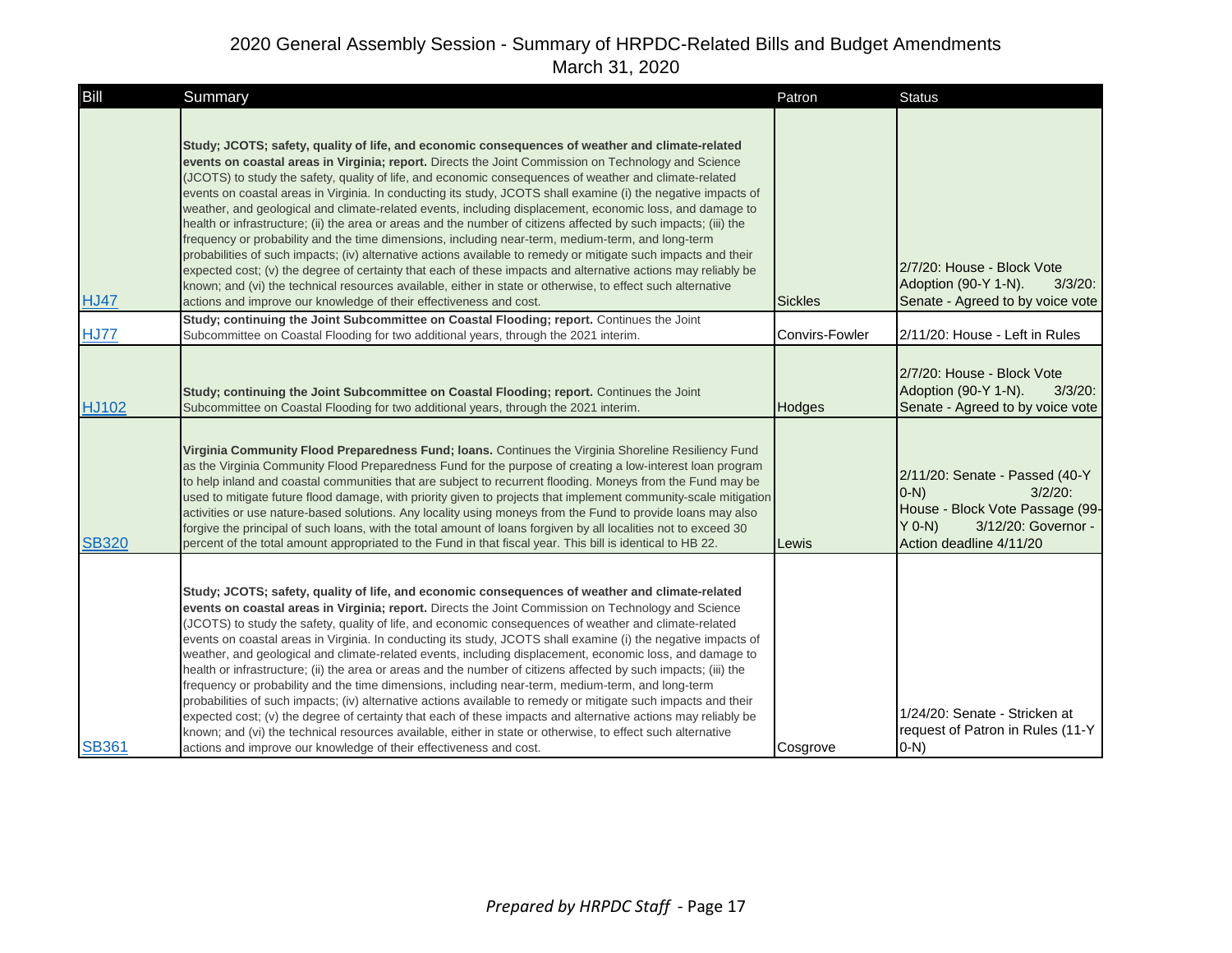| Bill                    | Summary                                                                                                                                                                                                                                                                                                                                                                                                                                                                                                                                                                                                                                                                                                                                                                                                                                                                                                                                                                                                                                                                                                                                                                                                                                                                                     | Patron   | <b>Status</b>                                                                                                                                                                                                      |
|-------------------------|---------------------------------------------------------------------------------------------------------------------------------------------------------------------------------------------------------------------------------------------------------------------------------------------------------------------------------------------------------------------------------------------------------------------------------------------------------------------------------------------------------------------------------------------------------------------------------------------------------------------------------------------------------------------------------------------------------------------------------------------------------------------------------------------------------------------------------------------------------------------------------------------------------------------------------------------------------------------------------------------------------------------------------------------------------------------------------------------------------------------------------------------------------------------------------------------------------------------------------------------------------------------------------------------|----------|--------------------------------------------------------------------------------------------------------------------------------------------------------------------------------------------------------------------|
| <b>SB796</b>            | Hampton Roads Coastal Resiliency Authority. Creates the Hampton Roads Coastal Resiliency Authority<br>(the Authority) as a political subdivision of the Commonwealth. The Authority may by ordinance consist of any<br>locality that makes up the membership of the Hampton Roads Planning District Commission and is created<br>for the purpose of serving as a regional leader, resource, and partner for all issues related to coastal flooding<br>and resiliency. The bill shall not become effective date until participating localities comprising two-thirds of the<br>population of the Hampton Roads Planning District have elected to join the Authority.                                                                                                                                                                                                                                                                                                                                                                                                                                                                                                                                                                                                                         | Lewis    | 1/20/20: Senate - Stricken at<br>request of Patron in Local<br>Government (13-Y 0-N)<br>$2/10/20$ : Senate - Reading<br>waived (38-Y 0-N).<br>$3/4/20$ :<br>House - VOTE: Agreed To (92-Y                          |
| <b>SJ27</b>             | Study; continuing the Joint Subcommittee on Coastal Flooding; report. Continues the Joint<br>Subcommittee on Coastal Flooding for two additional years, through the 2021 interim.                                                                                                                                                                                                                                                                                                                                                                                                                                                                                                                                                                                                                                                                                                                                                                                                                                                                                                                                                                                                                                                                                                           | Lewis    | $2-N$ ).                                                                                                                                                                                                           |
| <b>SJ38</b>             | Study; JCOTS; safety, quality of life, and economic consequences of weather and climate-related<br>events on coastal areas in Virginia; report. Directs the Joint Commission on Technology and Science<br>(JCOTS) to study the safety, quality of life, and economic consequences of weather and climate-related<br>events on coastal areas in Virginia. In conducting its study, JCOTS shall examine (i) the negative impacts of<br>weather, and geological and climate-related events, including displacement, economic loss, and damage to<br>health or infrastructure; (ii) the area or areas and the number of citizens affected by such impacts; (iii) the<br>frequency or probability and the time dimensions, including near-term, medium-term, and long-term<br>probabilities of such impacts; (iv) alternative actions available to remedy or mitigate such impacts and their<br>expected cost; (v) the degree of certainty that each of these impacts and alternative actions may reliably be<br>known; and (vi) the technical resources available, either in state or otherwise, to effect such alternative<br>actions and improve our knowledge of their effectiveness and cost. The provisions of the resolution are<br>contingent on funding in a general appropriation act. | Cosgrove | 2/10/20: Senate - Read third<br>time and agreed to by Senate by<br>voice vote.<br>$3/4/20$ :<br>House - VOTE: Agree To with<br>amendment (92-Y 4-N).<br>3/8/20: Conference report<br>agreed to by House and Senate |
| HB30 10#1c              | Study on Economic Consequences of Weather-Related Events. This amendment provides \$125,000 the<br>first year from the general fund for the Joint Commission on Technology and Science to complete a study on<br>the economic consequences of weather-related events, pursuant to House Joint Resolution 47 of the 2020<br>Session of the General Assembly.                                                                                                                                                                                                                                                                                                                                                                                                                                                                                                                                                                                                                                                                                                                                                                                                                                                                                                                                 |          | <b>Conference Report</b>                                                                                                                                                                                           |
| SB30 10#1s              | JCOTS - Study on Resilience in the Coastal Areas of VA. This amendment provides \$125,000 GF in the<br>first year for the Joint Commission on Technology and Science to study the safety, quality of life, and<br>economic consequences of weather-related and climate-related events on coastal areas in Virginia to guide<br>future decision-making for coastal flooding projects. The Virginia Academy of Science, Engineering, and<br>Medicine shall provide technical assistance.                                                                                                                                                                                                                                                                                                                                                                                                                                                                                                                                                                                                                                                                                                                                                                                                      | Ebbin    | Floor Approved                                                                                                                                                                                                     |
|                         | GMU - Coastal Flooding Study. This amendment requests additional funding for the GMU Center for<br>HB30 171#1h Regional Analysis to study the economic impact of flooding and sea rise.                                                                                                                                                                                                                                                                                                                                                                                                                                                                                                                                                                                                                                                                                                                                                                                                                                                                                                                                                                                                                                                                                                     | Hodges   | <b>Member Request</b>                                                                                                                                                                                              |
|                         | Virginia Shoreline Resiliency Fund. This amendment provides \$10.0 million from the general fund each<br>HB30 373#5h year to capitalize the Virginia Shoreline Resiliency Fund as established by the 2016 General Assembly.                                                                                                                                                                                                                                                                                                                                                                                                                                                                                                                                                                                                                                                                                                                                                                                                                                                                                                                                                                                                                                                                 | Bloxom   | <b>Member Request</b>                                                                                                                                                                                              |
| HB30 372#1h Protection. | <b>Commonwealth Resiliency Office.</b> This amendment provides \$275,000 each year from the general fund<br>and two positions to establish the Commonwealth Resiliency Office under the Secretary of Natural<br>Resources. The purposes of the Office will be to support, promote, and expedite the Commonwealth's<br>resiliency efforts under the direction of the Special Assistant to the Governor for Coastal Adaptation and                                                                                                                                                                                                                                                                                                                                                                                                                                                                                                                                                                                                                                                                                                                                                                                                                                                            | Jones    | <b>Member Request</b>                                                                                                                                                                                              |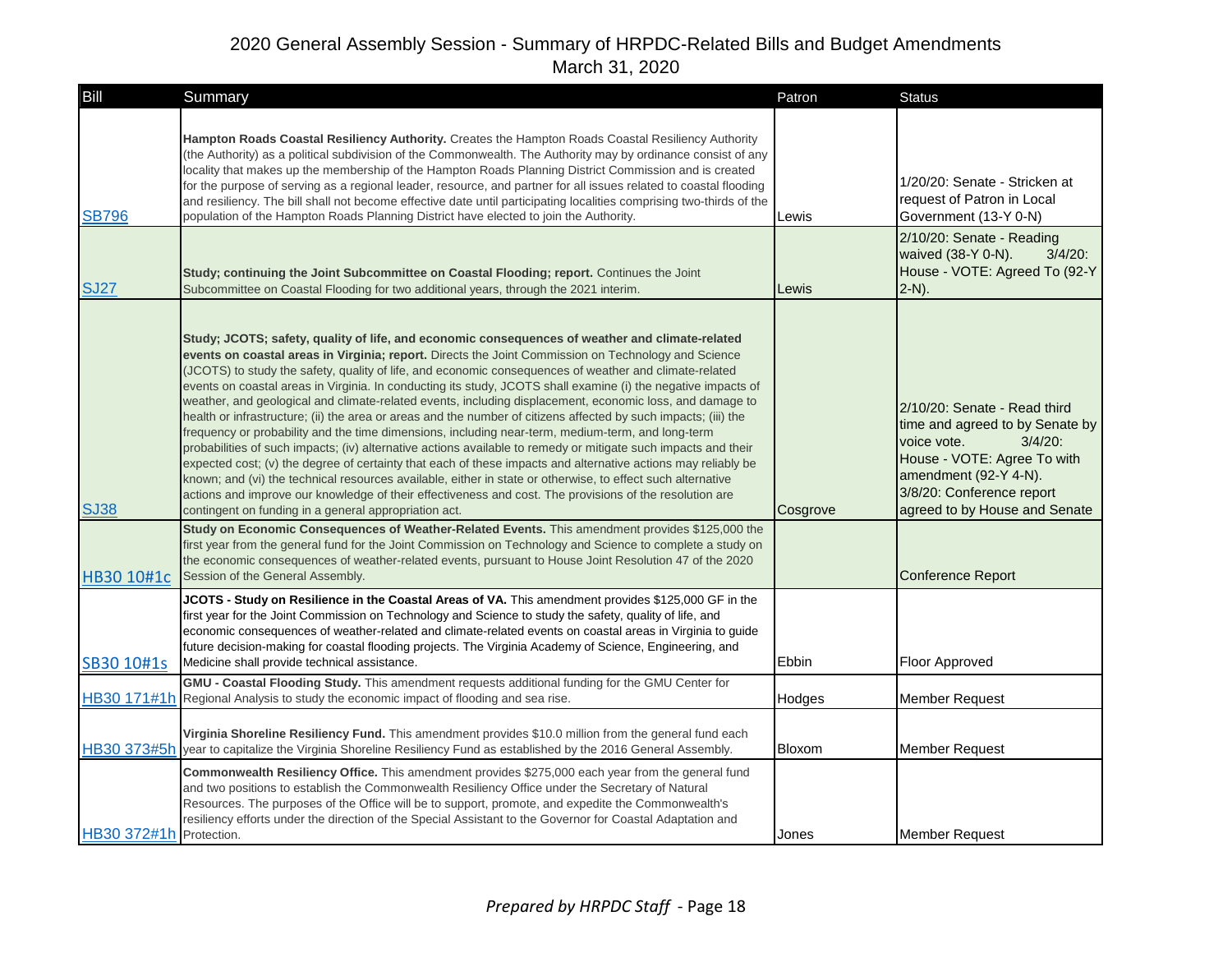| Bill                   | Summary                                                                                                                                                                                                                                                                                                                                                                                                                                                       | Patron         | <b>Status</b>                                                                                                                                              |
|------------------------|---------------------------------------------------------------------------------------------------------------------------------------------------------------------------------------------------------------------------------------------------------------------------------------------------------------------------------------------------------------------------------------------------------------------------------------------------------------|----------------|------------------------------------------------------------------------------------------------------------------------------------------------------------|
|                        | Hurricane and Flood Risk Authority. This amendment provides \$250,000 each year to establish the Virginia<br>Hurricane and Flood Risk Reduction Authority, pursuant to the provisions of House Bill 389. This amendment<br>HB30 372#3h is a placeholder until a final fiscal impact statement for the bill is produced.                                                                                                                                       | <b>Miyares</b> | <b>Member Request</b>                                                                                                                                      |
| SB30 372#1s            | Commonwealth Resiliency Office. This amendment provides requisite funding and staffing for the creation<br>of the Commonwealth Resiliency Office under the Secretary of Natural Resources, including two full-time<br>positions, to support, promote, and expedite the Commonwealth's resiliency efforts under the direction of the<br>Special Assistant to the Governor for the Coastal Adaption and Protection.                                             | Lewis          | <b>Member Request</b>                                                                                                                                      |
|                        | Virginia Shoreline Resiliency Fund. This amendment provides \$2.5 million from the general fund each year<br>HB30 373#9h to capitalize the Virginia Shoreline Resiliency Fund as established by the 2016 General Assembly.                                                                                                                                                                                                                                    | Jones          | <b>Member Request</b>                                                                                                                                      |
| SB30 373#7s            | Virginia Shoreline Resiliency Fund. This amendment provides \$10.0 million from the general fund each<br>year to capitalize the Virginia Shoreline Resiliency Fund as established by the 2016 General Assembly.                                                                                                                                                                                                                                               | Edwards        | <b>Member Request</b>                                                                                                                                      |
| <b>SB30</b><br>373#10s | Virginia Shoreline Resiliency Fund. This amendment provides \$10.0 million GF each year to capitalize the<br>Virginia Shoreline Resiliency Fund as established by the 2016 General Assembly.                                                                                                                                                                                                                                                                  | Lewis          | <b>Member Request</b>                                                                                                                                      |
| <b>HB30</b><br>374#15h | Living Shoreline. This amendment provides \$200,000 each year for grants to living shoreline projects.                                                                                                                                                                                                                                                                                                                                                        | Hodges         | <b>Member Request</b>                                                                                                                                      |
|                        | Flood Insurance Fund. This amendment provides \$500,000 the first year from the general fund as an initial<br>capitalization for the Flood Insurance Fund, to be transferred by the Director to the Virginia Resources<br>HB30 379#1h Authority, pursuant to House Bill 794.                                                                                                                                                                                  | Askew          | <b>Member Request</b>                                                                                                                                      |
|                        | Back Bay Submerged Aquatic Vegetation Restoration. This amendment provides \$10,000 each year from<br>HB30 381#1c nongeneral funds for the Back Bay Submerged Aquatic Vegetation Restoration Project.                                                                                                                                                                                                                                                         | Knight         | <b>Conference Report</b>                                                                                                                                   |
|                        | Virginia Shoreline Resilience Fund. This amendment provides \$125,000 each year for the Shoreline<br>HB30 392#1h Resliience Fund.                                                                                                                                                                                                                                                                                                                             | <b>Mivares</b> | <b>Member Request</b>                                                                                                                                      |
|                        |                                                                                                                                                                                                                                                                                                                                                                                                                                                               |                |                                                                                                                                                            |
|                        | Water Resources - Stormwater/Water Supply/Drinking Water                                                                                                                                                                                                                                                                                                                                                                                                      |                |                                                                                                                                                            |
| <b>HB116</b>           | Stormwater Management Fund. Provides that grants from a local Stormwater Management Fund may be<br>used for an authorized local stormwater credit option for Virginia Stormwater Management Program<br>authorized program administrators as a stormwater retrofit for any development within the local watershed<br>that predates the 2005 U.S. Environmental Protection Agency and Department of Environmental Quality best<br>management practice criteria. | Cole           | 2/11/20: House - Left in CC & T                                                                                                                            |
| <b>HB126</b>           | Tax credit for purchase of aquaculture oyster floats. Establishes an individual nonrefundable income tax<br>credit for taxable years beginning on or after January 1, 2020, but before January 1, 2025, for the purchase<br>price of aquaculture oyster floats purchased during the taxable year.                                                                                                                                                             | <b>Miyares</b> | 2/11/20: House - Left in Finance                                                                                                                           |
| <b>HB504</b>           | Chesapeake Bay Preservation Areas; mature trees. Adds the preservation of mature trees or planting of<br>trees, both as a water quality protection tool and as a means of providing other natural resource benefits, to<br>the list of activities that the State Water Resources Board is directed to encourage and promote as it adopts<br>criteria for local governments to use as they consider development in Chesapeake Bay Preservation Areas.          | Hope           | 1/28/20: House - Passage (69-Y<br>$30-N$ )<br>2/21/20: Senate - Passed (26-Y<br>$3/12/20$ :<br>$10-N$ ).<br>Governor - Recommendation<br>received by House |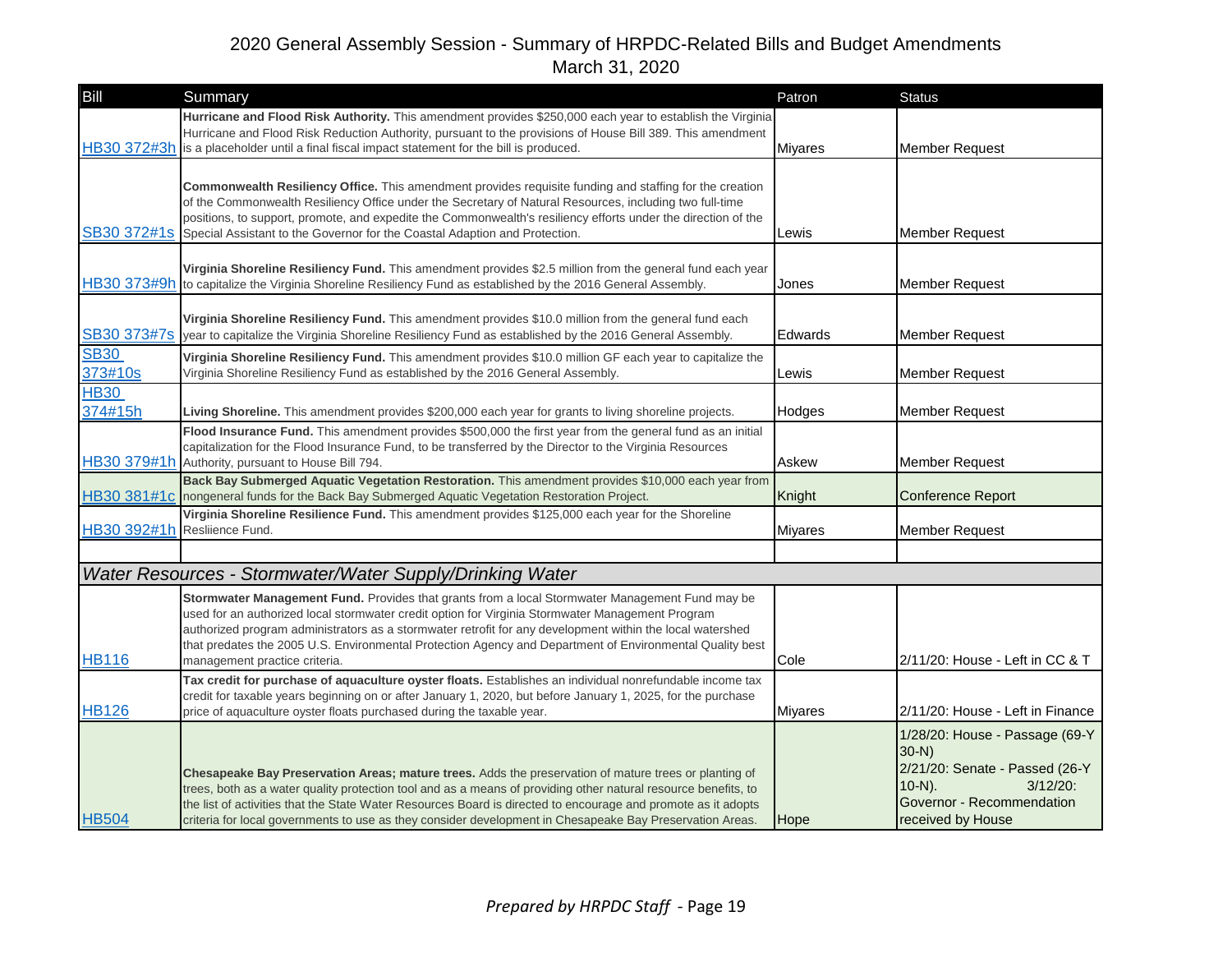| Bill          | Summary                                                                                                                                                                                                                                                                                                                                                                                                                                                                                                                                                                                                                                                                                                                                                                                                                                                                                                                                                                                                                                                                                                                                                                                     | Patron        | <b>Status</b>                                                                                                                                                                                                               |
|---------------|---------------------------------------------------------------------------------------------------------------------------------------------------------------------------------------------------------------------------------------------------------------------------------------------------------------------------------------------------------------------------------------------------------------------------------------------------------------------------------------------------------------------------------------------------------------------------------------------------------------------------------------------------------------------------------------------------------------------------------------------------------------------------------------------------------------------------------------------------------------------------------------------------------------------------------------------------------------------------------------------------------------------------------------------------------------------------------------------------------------------------------------------------------------------------------------------|---------------|-----------------------------------------------------------------------------------------------------------------------------------------------------------------------------------------------------------------------------|
| <b>HB520</b>  | Department of Environmental Quality; tree planting as land cover type, best management practice;<br>stakeholder advisory group. Directs the Department of Environmental Quality (DEQ) to convene a<br>stakeholder advisory group for the purpose of studying the planting or preservation of trees as an urban land<br>cover type and as a stormwater best management practice (BMP). The bill provides that the stakeholder<br>group shall be composed of development and construction industry representatives, environmental technical<br>experts, local government representatives, and others and that technical assistance shall be provided to DEQ<br>by the Department of Forestry and the Department of Conservation and Recreation. The bill directs DEQ to<br>report the findings of the stakeholder group by November 1, 2020, and to include a recommendation as to<br>whether the planting or preservation of trees shall be deemed a creditable land cover type or BMP and, if so,<br>how much credit shall be given for its optional use.                                                                                                                                   | <b>Bulova</b> | 1/28/20: House - VOTE:<br>Passage (82-Y 17-N)<br>2/21/20: Senate - Passed with<br>amendment (33-Y 3-N).<br>2/25/20: House - Adoption (79-Y<br>$3/23/20$ :<br>$20-N$ )<br>Governor - Approved - Chapter<br>405 (eff. 7/1/20) |
| <b>HB542</b>  | Regional water resource planning; State Water Control Board regulations. Directs the State Water<br>Control Board to estimate the risk that each locality and region in the Commonwealth will experience water<br>supply shortfalls, to encourage the development of cross-jurisdictional water supply projects, and to adopt<br>regulations designating regional planning areas based primarily on river basin. Each locality in a particular<br>regional planning area shall participate in cross-jurisdictional, coordinated water resource planning, and all<br>localities in each area shall together develop and submit a single regional water supply plan. The bill directs<br>the Department of Environmental Quality to facilitate the creation of the regional water plans by ensuring<br>sufficient coordination among localities, providing planning and other assistance, and ensuring that each<br>regional plan identifies risks and proposes strategies in response. The bill directs that the Board and the<br>Department prioritize the allocation of funds to localities that sufficiently participate in regional planning. The<br>bill contains technical amendments. | Carr          | 2/10/20: House - VOTE:<br>Passage (61-Y 37-N). 3/5/20:<br>Senate - Passed with<br>amendments (31-Y 9-N).<br>3/8/20: Conference report<br>agreed to by House and Senate.<br>3/20/20: Governor - Action<br>deadline 4/11/20   |
| <b>HB882</b>  | Stormwater management; proprietary best management practices. Directs the State Water Control<br>Board to adopt regulations providing for the use of a proprietary best management practice (BMP) only if<br>another state, regional, or national certification program has verified and certified its nutrient or sediment<br>removal effectiveness. The bill requires any proprietary BMP that is included on the Virginia Stormwater BMP<br>Clearinghouse website prior to July 1, 2020, to provide documentation to the Department of Environmental<br>Quality showing that its effectiveness has been verified by another state, regional, or national certification<br>program and prohibits any such proprietary BMP that fails to provide such documentation from being used in<br>any stormwater management plan submitted on or after January 1, 2022.                                                                                                                                                                                                                                                                                                                            | <b>Bulova</b> | 1/28/20: House - Passage (97-Y<br>$O-N$<br>2/21/20: Senate - Passed with<br>substitute (38-Y 0-N).<br>2/25/20: House - VOTE:<br>Adoption (97-Y 0-N).<br>3/12/20: Governor - Action<br>deadline 4/11/20                      |
| <b>HB1257</b> | Drinking water supplies; maximum contaminant levels. Directs the State Board of Health to adopt<br>regulations establishing maximum contaminant levels (MCLs) in public drinking water systems for (i) PFOS,<br>PFOA, and other PFAS compounds, as deemed necessarily; (ii) chromium-6; and (iii) 1,4-dioxane. The bill<br>requires such MCLs to be protective of public health, including the health of vulnerable subpopulations, and to<br>be no higher than any MCL or health advisory adopted by the U.S. Environmental Protection Agency for the<br>same contaminant.                                                                                                                                                                                                                                                                                                                                                                                                                                                                                                                                                                                                                 | Rasoul        | 2/3/20: House - Passage (58-Y<br>$40-N$ )<br>$3/5/20$ :<br>Senate - Passed with substitute<br>$(23-Y 16-N)$ .<br>3/5/20: House -<br>Adoption (62-Y 36-N).<br>3/17/20: Governor - Action<br>deadline 4/11/20                 |
| <b>HB1308</b> | Stormwater management; grandfathered land-disturbing activities. Authorizes any land-disturbing<br>activity that was eligible to take place pursuant to technical criteria that were adopted by the State Water<br>Control Board prior to July 1, 2014, to be governed by such criteria until July 1, 2024. Current regulations<br>grandfathered such activities until July 1, 2019.                                                                                                                                                                                                                                                                                                                                                                                                                                                                                                                                                                                                                                                                                                                                                                                                        | Walker        | 2/11/20: House - Left in ACNR                                                                                                                                                                                               |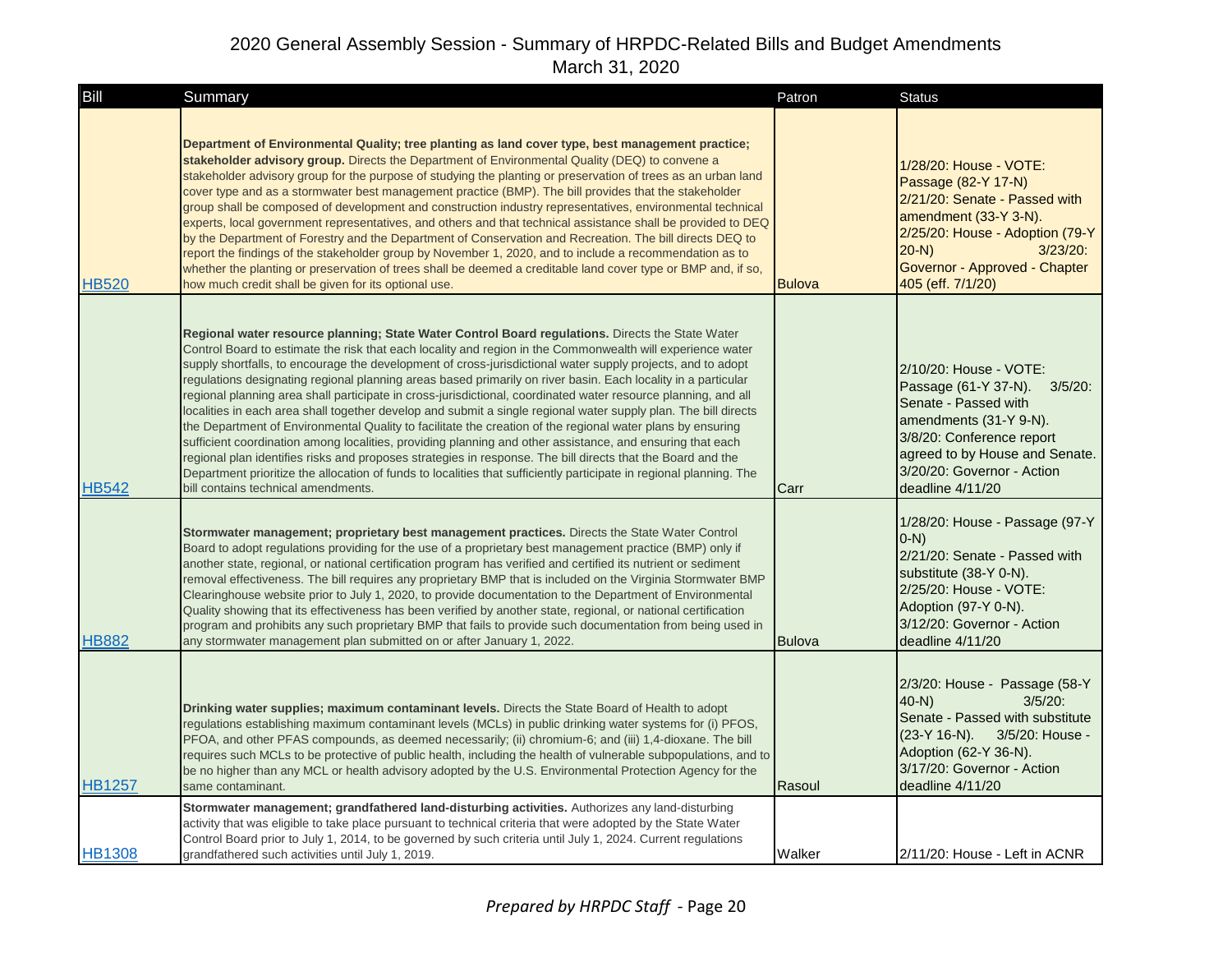| Bill          | Summary                                                                                                                                                                                                                                                                                                                                                                                                                                                                                                                                                                                                                                                                                                                                                                                                                                                                                                                                                                                                                                                                                                                                                                                                                                                                                                                                                                                                                                                                                                                                                                                                                                                        | Patron          | <b>Status</b>                                                                                                                                                                                                       |
|---------------|----------------------------------------------------------------------------------------------------------------------------------------------------------------------------------------------------------------------------------------------------------------------------------------------------------------------------------------------------------------------------------------------------------------------------------------------------------------------------------------------------------------------------------------------------------------------------------------------------------------------------------------------------------------------------------------------------------------------------------------------------------------------------------------------------------------------------------------------------------------------------------------------------------------------------------------------------------------------------------------------------------------------------------------------------------------------------------------------------------------------------------------------------------------------------------------------------------------------------------------------------------------------------------------------------------------------------------------------------------------------------------------------------------------------------------------------------------------------------------------------------------------------------------------------------------------------------------------------------------------------------------------------------------------|-----------------|---------------------------------------------------------------------------------------------------------------------------------------------------------------------------------------------------------------------|
| <b>HB1393</b> | Nutrient credit trading; adjacent hydrologic unit code. Removes authority for a Virginia Stormwater<br>Management Program or Virginia Erosion and Stormwater Management Program to allow compliance with<br>stormwater nonpoint nutrient runoff water quality criteria through the applicant's acquisition of nutrient credits<br>in the same tributary in an adjacent hydrologic unit code (HUC) or fourth order subbasin unless certain<br>existing criteria for purchasing credits outside of the HUC or fourth order subbasin are met, when the credits<br>are in a locality with a population fewer than 20,000 and geographic area under 200 square miles.                                                                                                                                                                                                                                                                                                                                                                                                                                                                                                                                                                                                                                                                                                                                                                                                                                                                                                                                                                                               | LaRock          | 2/11/20: House - Left in ACNR                                                                                                                                                                                       |
| <b>HB1422</b> | Chesapeake Bay Watershed Implementation Plan initiatives; nutrient management plans; stream<br>exclusion. Sets December 31, 2025, as the target date to achieve the water quality goals contained in<br>Virginia's final Chesapeake Bay Total Maximum Daily Load Phase III Watershed Implementation Plan (WIP).<br>The bill provides that if the Secretary of Agriculture and Forestry and the Secretary of Natural Resources (the<br>Secretaries) jointly determine on or after July 1, 2026, that such goals have not been met by (i) the coverage<br>of a sufficient portion of Chesapeake Bay cropland by nutrient management plans, (ii) the installation of a<br>sufficient number of livestock stream exclusion practices, or (iii) a combination of other agricultural best<br>management conservation practices, then certain provisions requiring the use of nutrient management plans<br>and livestock stream exclusions shall become effective. The bill directs the Secretaries to convene a<br>stakeholder advisory group to review annual progress toward the implementation of agricultural commitments<br>in the WIP, develop a process to assist in creating nutrient management plans, and develop a plan for the<br>stream exclusion program. The measure also directs the Virginia Soil and Water Conservation Board to<br>establish by December 31, 2020, the official method for identifying perennial streams and directs the<br>Department of Conservation and Recreation to establish by July 1, 2021, a portable stream fencing practice<br>for inclusion in the Virginia Agricultural Best Management Practice Cost-Share Program. | Plum            | 2/11/20: House - VOTE:<br>Passage #2 (79-Y 20-N).<br>2/27/20: Senate - Passed with<br>amendments (40-Y 0-N).<br>3/2/20: House - Adoption (77-Y<br>$19-N$ ).<br>$3/12/20$ :<br>Governor - Action deadline<br>4/11/20 |
| <b>HB1454</b> | Department of Environmental Quality; consolidation of erosion and sediment control, stormwater,<br>and Chesapeake Bay preservation laws. Directs the Department of Environmental Quality to study the<br>statutory and regulatory changes necessary to fully integrate and consolidate (i) the Erosion and Sediment<br>Control Law, (ii) the Stormwater Management Act, and (iii) the Chesapeake Bay Preservation Act. The<br>Department shall report the results of its study by December 1, 2020.                                                                                                                                                                                                                                                                                                                                                                                                                                                                                                                                                                                                                                                                                                                                                                                                                                                                                                                                                                                                                                                                                                                                                            | <b>Heretick</b> | 1/22/20: House - Stricken from<br>docket in ACNR (22-Y 0-N)                                                                                                                                                         |
| <b>HB1464</b> | Local authority to restrict nutrient credit usage. Authorizes the governing body of any locality, by<br>ordinance, to restrict the total nutrient credits that are generated in the locality and used in an adjacent eight-<br>digit hydrologic unit code or fourth order subbasin to comply with stormwater nonpoint nutrient runoff water<br>quality criteria.                                                                                                                                                                                                                                                                                                                                                                                                                                                                                                                                                                                                                                                                                                                                                                                                                                                                                                                                                                                                                                                                                                                                                                                                                                                                                               | Gooditis        | 1/29/20: House - Continued to<br>2021 in ACNR by voice vote                                                                                                                                                         |
| <b>HB1609</b> | Nutrient credit use; land-disturbing activity by wastewater utility. Provides that when a publicly owned<br>wastewater treatment works conducts land-disturbing activities in order to construct or expand a facility, it<br>may comply with the water quality requirements associated with such land-disturbing activities by generating<br>and using point source nutrient credits, point source phosphorus credits, and sediment credits through the<br>operation of its existing treatment facilities. The bill requires the treatment works to notify the Department of<br>Environmental Quality of its plan, to adopt a ratio of 10 point source nitrogen credits for each point source<br>phosphorus credit used, and to classify the credits as permanent using a means acceptable to the<br>Department. The bill limits to 10 pounds per year the application of point source phosphorus credits to a<br>single project other than a water reclamation and reuse project.                                                                                                                                                                                                                                                                                                                                                                                                                                                                                                                                                                                                                                                                             | Mugler          | 2/10/20: House - Block Vote<br>Passage (99-Y 0-N).<br>$3/2/20$ :<br>Senate - Passed with substitute<br>$(37-Y 0-N)$ .<br>3/2/20: House -<br>Adoption (97-Y 0-N)<br>3/12/20: Governor - Action<br>deadline 4/11/20   |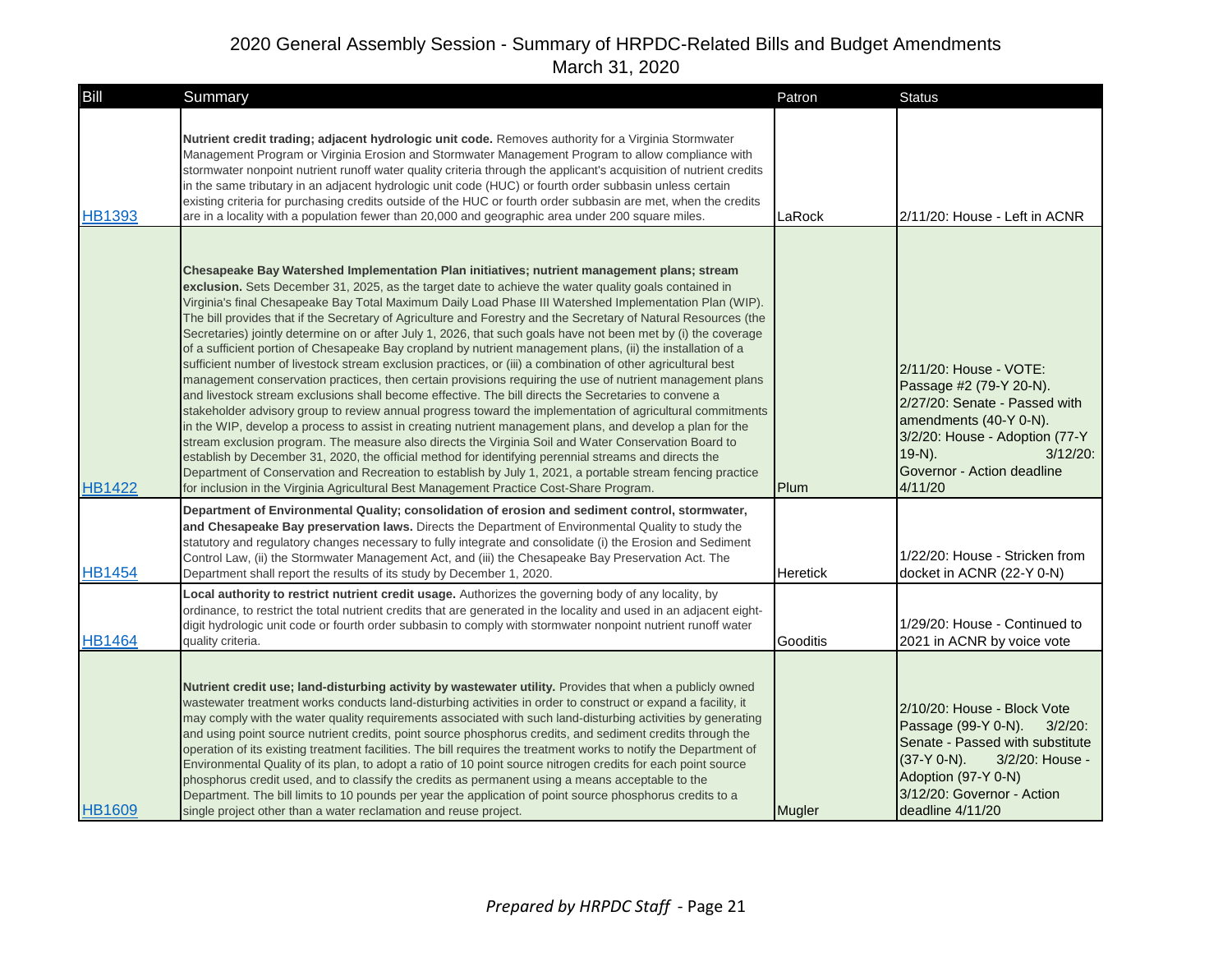| Bill          | Summary                                                                                                                                                                                                                                                                                                                                                                                                                                                                                                                                                                                                                                                                                                                                                                                                                                                                                                                                                                                                                                                                                                                                                                                                                                                                                                             | Patron | <b>Status</b>                                                                                                                                                                                            |
|---------------|---------------------------------------------------------------------------------------------------------------------------------------------------------------------------------------------------------------------------------------------------------------------------------------------------------------------------------------------------------------------------------------------------------------------------------------------------------------------------------------------------------------------------------------------------------------------------------------------------------------------------------------------------------------------------------------------------------------------------------------------------------------------------------------------------------------------------------------------------------------------------------------------------------------------------------------------------------------------------------------------------------------------------------------------------------------------------------------------------------------------------------------------------------------------------------------------------------------------------------------------------------------------------------------------------------------------|--------|----------------------------------------------------------------------------------------------------------------------------------------------------------------------------------------------------------|
| <b>HB1641</b> | Coal ash ponds; drinking water well; resident notification. Requires a utility, defined in the bill as the<br>owner or operator of a coal ash pond, to complete a survey of all drinking water wells within 1.5 miles of each<br>of its ponds by October 1, 2020, and to notify residents via mail and a local newspaper posting that the survey<br>will be conducted.                                                                                                                                                                                                                                                                                                                                                                                                                                                                                                                                                                                                                                                                                                                                                                                                                                                                                                                                              | Ayala  | 2/10/20: House - VOTE:<br>Passage (75-Y 24-N).<br>$3/2/20$ :<br>Senate - Passed with substitute<br>(32-Y 7-N). 3/3/20: House -<br>Adoption (73-Y 23-N)<br>3/12/20: Governor - Action<br>deadline 4/11/20 |
| <b>HB1674</b> | Eastern Virginia Groundwater Management Area; provisional surface water withdrawal<br>permit. Authorizes the State Water Control Board to issue a provisional surface water withdrawal permit<br>within the Eastern Virginia Groundwater Management Area to an applicant that has not identified an end user<br>for the water. Such permit shall not allow the withdrawal of water until an end user has been identified and the<br>permittee has provided a report containing information on the need for and proposed use of the surface water,<br>a description of the raw water intake, and other information. The bill provides that once the Department of<br>Environmental Quality approves the report, the permittee shall request a permit modification. Finally, the bill<br>provides that no potential withdrawal amount of any provisional permit shall be used in the calculation of<br>available water when assessing a subsequent surface water withdrawal application in the affected stream<br>reach if the provisional permit has not been modified to reflect an end user, the Department and the<br>subsequent applicant have found the provisional withdrawal to be inappropriate, and the provisional permit<br>holder has failed to state that an end user will be secured within 12 months. | Hodges | 2/10/20: House - VOTE:<br>Passage (94-Y 4-N).<br>$2/25/20$ :<br>Senate - Continued to 2021 in<br>ACNR (13-Y 0-N)                                                                                         |
| <b>HJ92</b>   | Study; Office of Drinking Water; Commonwealth's drinking water infrastructure and oversight of the<br>drinking water program; report. Requests the Office of Drinking Water of the Department of Health to study<br>the Commonwealth's drinking water infrastructure and oversight of the drinking water program. In conducting<br>its study, the Office shall (i) identify problems or issues that may result in contamination of drinking water with<br>lead, copper, or other substances or organisms or increase the likelihood of contamination of drinking water<br>with lead, copper, or other substances or organisms and (ii) develop recommendations for addressing such<br>problems or issues.                                                                                                                                                                                                                                                                                                                                                                                                                                                                                                                                                                                                           | Lopez  | 2/10/20: House - VOTE: Agree<br>To (87-Y 5-N).<br>$2/25/20$ :<br>Senate - Agreed to by voice vote                                                                                                        |
| <b>HJ125</b>  | Study; effectiveness of stormwater management laws; report. Requests the Department of<br>Environmental Quality to study the effectiveness of stormwater management laws and regulations in Virginia.                                                                                                                                                                                                                                                                                                                                                                                                                                                                                                                                                                                                                                                                                                                                                                                                                                                                                                                                                                                                                                                                                                               | Kory   | 2/11/20: House - Left in Rules                                                                                                                                                                           |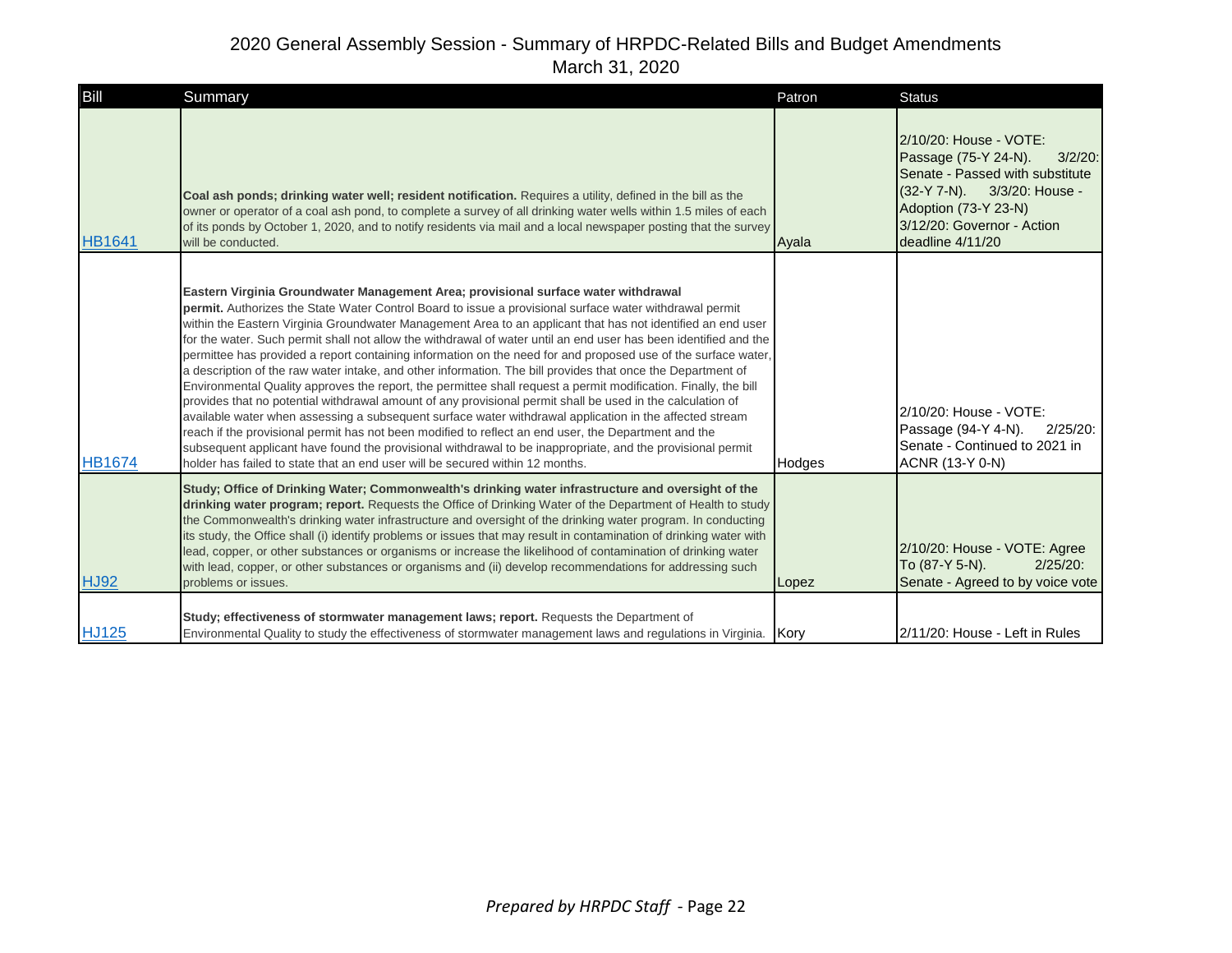| Bill          | Summary                                                                                                                                                                                                                                                                                                                                                                                                                                                                                                                                                                                                                                                                                                                                                                                                                                                                                                                                                                                                                                                                                                                                                                                                                                                                                                                                                                                                                                                                                                                                                                                                                                                        | Patron       | <b>Status</b>                                                                                                                                                                                                                              |
|---------------|----------------------------------------------------------------------------------------------------------------------------------------------------------------------------------------------------------------------------------------------------------------------------------------------------------------------------------------------------------------------------------------------------------------------------------------------------------------------------------------------------------------------------------------------------------------------------------------------------------------------------------------------------------------------------------------------------------------------------------------------------------------------------------------------------------------------------------------------------------------------------------------------------------------------------------------------------------------------------------------------------------------------------------------------------------------------------------------------------------------------------------------------------------------------------------------------------------------------------------------------------------------------------------------------------------------------------------------------------------------------------------------------------------------------------------------------------------------------------------------------------------------------------------------------------------------------------------------------------------------------------------------------------------------|--------------|--------------------------------------------------------------------------------------------------------------------------------------------------------------------------------------------------------------------------------------------|
| <b>SB704</b>  | Chesapeake Bay Watershed Implementation Plan initiatives; nutrient management plans; stream<br>exclusion. Sets December 31, 2025, as the target date to achieve the water quality goals contained in<br>Virginia's final Chesapeake Bay Total Maximum Daily Load Phase III Watershed Implementation Plan (WIP).<br>The bill provides that if the Secretary of Agriculture and Forestry and the Secretary of Natural Resources (the<br>Secretaries) jointly determine on or after July 1, 2026, that such goals have not been met by (i) the coverage<br>of a sufficient portion of Chesapeake Bay cropland by nutrient management plans, (ii) the installation of a<br>sufficient number of livestock stream exclusion practices, or (iii) a combination of other agricultural best<br>management conservation practices, then certain provisions requiring the use of nutrient management plans<br>and livestock stream exclusions shall become effective. The bill directs the Secretaries to convene a<br>stakeholder advisory group to review annual progress toward the implementation of agricultural commitments<br>in the WIP, develop a process to assist in creating nutrient management plans, and develop a plan for the<br>stream exclusion program. The measure also directs the Virginia Soil and Water Conservation Board to<br>establish by December 31, 2020, the official method for identifying perennial streams and directs the<br>Department of Conservation and Recreation to establish by July 1, 2021, a portable stream fencing practice<br>for inclusion in the Virginia Agricultural Best Management Practice Cost-Share Program. | <b>Mason</b> | 2/11/20: Senate - Passed (40-Y<br>$2/24/20$ :<br>$(0-N)$ .<br>House - VOTE: Passage with<br>substitute (78-Y 21-N).<br>2/26/20: Senate - Agreed to<br>House substitute (40-Y 0-N).<br>3/12/20: Governor - Action<br>deadline 4/11/20       |
| <b>SB776</b>  | Wetlands protection; living shorelines. Requires the Virginia Marine Resources Commission to promulgate<br>and periodically update minimum standards for the protection and conservation of wetlands and to approve<br>only living shoreline approaches to shoreline stabilization where the best available science shows that such<br>approaches are feasible. The provisions of the bill are contingent on funding in a general appropriation act.                                                                                                                                                                                                                                                                                                                                                                                                                                                                                                                                                                                                                                                                                                                                                                                                                                                                                                                                                                                                                                                                                                                                                                                                           | Lewis        | 2/10/20: Senate - Read third<br>time and passed (32-Y 7-N).<br>3/2/20: House - VOTE: Passage<br>with amendments (70-Y 30-N)<br>3/3/20: Senate - Agreed to<br>House amendments (32-Y8-N).<br>3/12/20: Governor - Action<br>deadline 4/11/20 |
| <b>SB1007</b> | Stormwater management; inspections. Directs the Water Control Board to adopt regulations that require<br>that a long-term maintenance agreement for any best management practice that is a wet pond provide for<br>inspections no more frequently than every three years.                                                                                                                                                                                                                                                                                                                                                                                                                                                                                                                                                                                                                                                                                                                                                                                                                                                                                                                                                                                                                                                                                                                                                                                                                                                                                                                                                                                      | Reeves       | 2/10/20: Senate - Read third<br>time and passed (37-Y 1-N).<br>3/3/20: House - Left in ACNR                                                                                                                                                |
| <b>SB1064</b> | Department of Environmental Quality; combined sewer overflow outfalls; James River<br>watershed. Directs the Department of Environmental Quality (DEQ) to identify the owner of any combined<br>sewer overflow (CSO) outfall east of Charlottesville that discharges into the James River watershed and to<br>determine what actions by the owner are necessary to bring such an outfall into compliance with Virginia law,<br>the federal Clean Water Act, and the Presumption Approach described in the CSO Control Policy of the U.S.<br><b>Environmental Protection Agency.</b>                                                                                                                                                                                                                                                                                                                                                                                                                                                                                                                                                                                                                                                                                                                                                                                                                                                                                                                                                                                                                                                                            | Stuart       | 2/11/20: Senate - Passed (40-Y<br>$3/2/20$ :<br>$(0-N)$ .<br>House - Block Vote Passage<br>with substitute (99-Y 0-N)<br>3/3/20: Senate - House<br>substitute agreed to (39-Y0-N)<br>3/12/20: Governor - Action<br>deadline 4/11/20        |
| <b>SB1067</b> | Regulation of stormwater; airports. Provides that localities shall provide for full waivers of certain<br>stormwater charges for public use airport runways and taxiways                                                                                                                                                                                                                                                                                                                                                                                                                                                                                                                                                                                                                                                                                                                                                                                                                                                                                                                                                                                                                                                                                                                                                                                                                                                                                                                                                                                                                                                                                       | Kiggans      | 2/4/20: Senate - Stricken at<br>request of Patron in ACNR (15-Y<br>$(0-N)$                                                                                                                                                                 |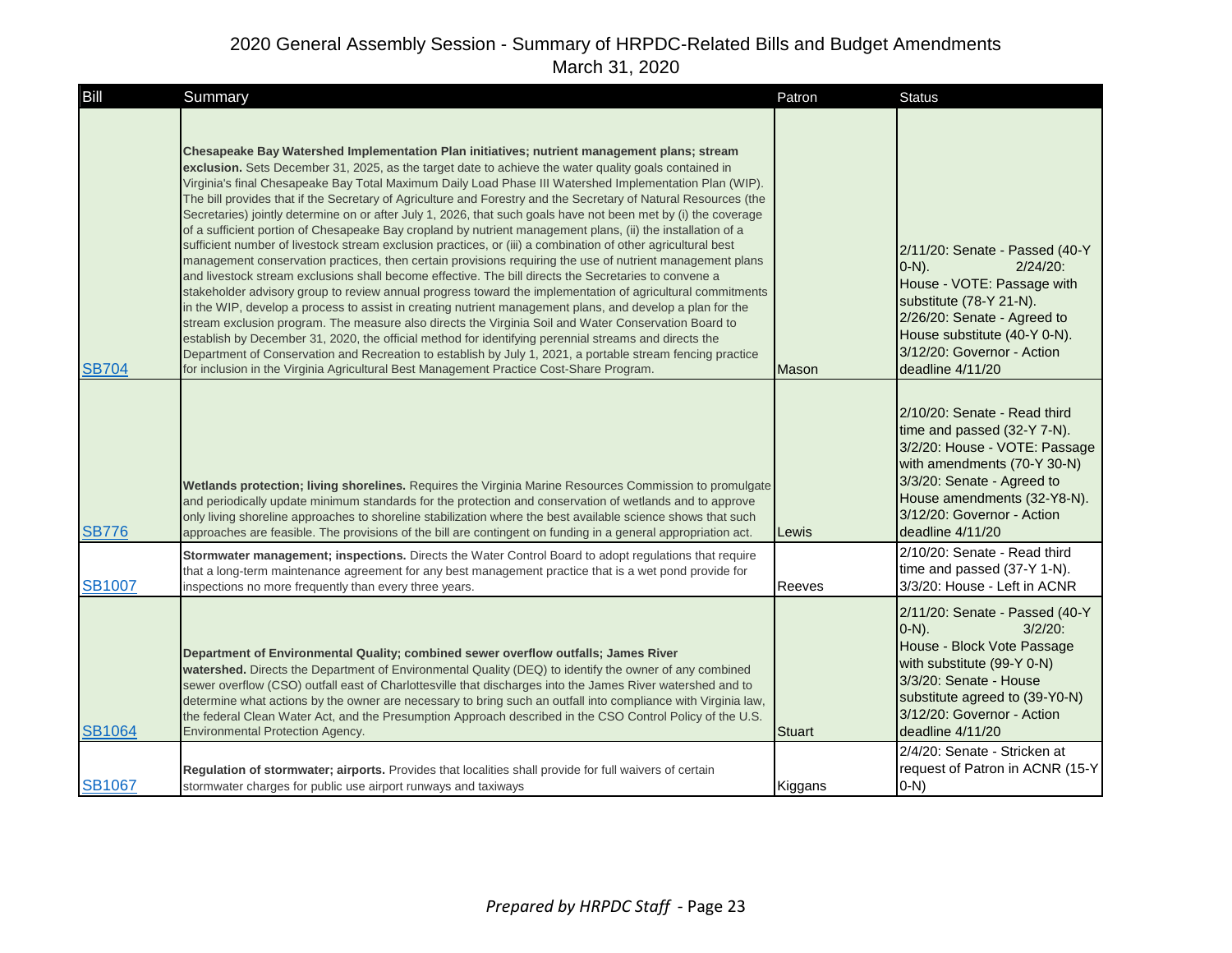| <b>Bill</b>                     | Summary                                                                                                                                                                                                                                                                                                                                                                                                                                                                                                                                                                                                                                                                                                                                                                                                                                                                                                                                                             | Patron          | <b>Status</b>                                                                                                        |
|---------------------------------|---------------------------------------------------------------------------------------------------------------------------------------------------------------------------------------------------------------------------------------------------------------------------------------------------------------------------------------------------------------------------------------------------------------------------------------------------------------------------------------------------------------------------------------------------------------------------------------------------------------------------------------------------------------------------------------------------------------------------------------------------------------------------------------------------------------------------------------------------------------------------------------------------------------------------------------------------------------------|-----------------|----------------------------------------------------------------------------------------------------------------------|
| <b>SJ53</b>                     | Study; DEQ; revised priority ranking criteria for grants from the Stormwater Local Assistance Fund to<br>include reduction of nitrogen pollution; report. Directs the Department of Environmental Quality (DEQ)<br>(the Department) to study revised priority ranking criteria for grants from the Stormwater Local Assistance<br>Fund (the Fund) to include reduction of nitrogen pollution and report its findings and recommendations for<br>publication as a House or Senate document. In conducting its study, the Department shall (i) analyze the<br>benefits and costs of nitrogen pollution reduction in Virginia's waters and compare to the benefits and costs of<br>reductions in phosphorous pollution, and (ii) determine comparable criteria to award grants from the Fund<br>based on nitrogen reductions and revise the Fund's award criteria accordingly. The provisions of the bill are<br>contingent on funding in a general appropriation act. | Lewis           | 2/10/20: Senate - Read third<br>time and agreed to by voice<br>$3/3/20$ :<br>vote.<br>House - Left in Appropriations |
| <b>HB30 C-</b><br>70#1h         | Stormwater Local Assistance. This amendment requests additional tax-supported bonds for stormwater<br>local assistance fund.                                                                                                                                                                                                                                                                                                                                                                                                                                                                                                                                                                                                                                                                                                                                                                                                                                        | Lopez           | <b>Member Request</b>                                                                                                |
| SB30 305#1s                     | Freshwater Testing Program. This amendment provides \$250,000 each year from the general fund for the<br>Department of Health to establish and execute a freshwater testing program to address environmental<br>hazards in the Commonwealth, such as algae blooms. Currently, the department uses resources from their<br>marine water testing program, when available.                                                                                                                                                                                                                                                                                                                                                                                                                                                                                                                                                                                             | Peake           | <b>Member Request</b>                                                                                                |
| HB30 373#3c                     | Environmental Literacy Program. This amendment provides an additional \$170,000 from the general fund<br>each year to expand the scope of Chesapeake Bay educational programs focused on the environmental<br>literacy of Virginia's youngest citizens. The goal of the environmental literacy program is for every student in<br>the region to graduate with the knowledge and skills to act responsibly to protect and restore their local<br>watershed.                                                                                                                                                                                                                                                                                                                                                                                                                                                                                                          |                 | <b>Conference Report</b>                                                                                             |
|                                 | Stormwater Consultant. This amendment directs the Department of Environmental Quality to assess and<br>recommend improvements to integration of the Virginia Erosion and Sediment Control Act, Storm Water<br>Management Act, and the Chesapeake Bay Preservation Act. Specifically, the assessment will identify any<br>HB30 377#2c inconsistencies in the regulations in the three acts for MS4 Permit localities.                                                                                                                                                                                                                                                                                                                                                                                                                                                                                                                                                | <b>Heretick</b> | <b>Conference Report</b>                                                                                             |
|                                 | Regional Water Resource Planning. This amendment provides \$231,000 each year from the general fund<br>for regional water resource planning activities at the Department of Environmental Quality, pursuant to House<br>HB30 377#3c Bill 542 of the 2020 Session of the General Assembly.                                                                                                                                                                                                                                                                                                                                                                                                                                                                                                                                                                                                                                                                           | Carr            | <b>Conference Report</b>                                                                                             |
| <b>HB30</b><br>377#3h           | Water Protection (language only). This amendment directs the DEQ to take into account local fiscal stress<br>factors when awarding nutrient removal grants for projects in the James River Basin and allows grant awards<br>to cover up to 90 percent of eligible costs.                                                                                                                                                                                                                                                                                                                                                                                                                                                                                                                                                                                                                                                                                            | Aird            | <b>Member Request</b>                                                                                                |
| HB30 377#5c high fiscal stress. | Nutrient Removal Grants (language only). This amendment directs the Department of Environmental<br>Quality to assess alternative matching policies for nutrient removal grants for projects serving localities with                                                                                                                                                                                                                                                                                                                                                                                                                                                                                                                                                                                                                                                                                                                                                 |                 | <b>Conference Report</b>                                                                                             |
|                                 | DEQ Technical Review of Point Source Nutrient Reductions and WQIF Grant Savings Proposal. This<br>amendment directs The Department of Environmental Quality to review the assumptions used to estimate<br>nutrient concentrations and trends of wastewater facilities and to identify cost-effective options to achieve<br>HB30 377#6c wastewater nutrient load levels consistent with the needs of Phase III of the Watershed Implementation Plan.                                                                                                                                                                                                                                                                                                                                                                                                                                                                                                                 | <b>Bulova</b>   | <b>Conference Report</b>                                                                                             |
| SB30 379#1s                     | <b>SLAF Priorities.</b> This amendment provides requisite funding for the costs of SJ53 directing DEQ to revise<br>priorities related to grants given for the Stormwater Local Assistance Fund to include the reduction of nitrogen<br>pollution.                                                                                                                                                                                                                                                                                                                                                                                                                                                                                                                                                                                                                                                                                                                   | Lewis           | <b>Member Request</b>                                                                                                |
|                                 |                                                                                                                                                                                                                                                                                                                                                                                                                                                                                                                                                                                                                                                                                                                                                                                                                                                                                                                                                                     |                 |                                                                                                                      |